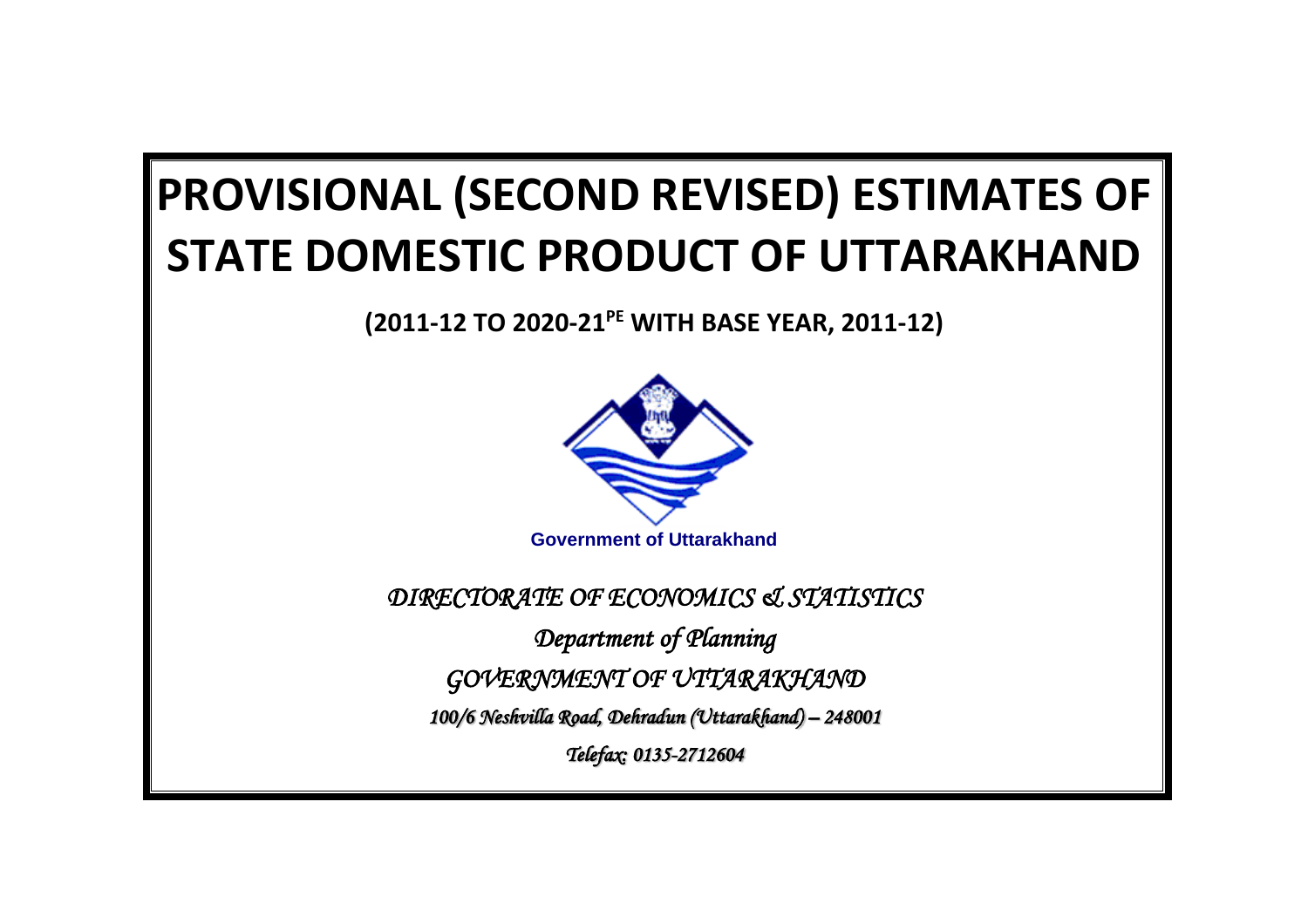## **Table - 1 GROSS/ NET STATE DOMESTIC PRODUCT, 2011-12 To 2020-21 (AT CURRENT PRICES)**

#### **Uttarakhand**

| S.No.        | Item                                                        | 2011-12 | 2012-13 | 2013-14 | 2014-15 | 2015-16 | 2016-17 | 2017-18 |        | 2018-19 2019-20RE2020-21PE |         |
|--------------|-------------------------------------------------------------|---------|---------|---------|---------|---------|---------|---------|--------|----------------------------|---------|
|              |                                                             | 3       |         | 5       | 6       |         | 8       | 9       | 10     | 11                         | 12      |
|              | <b>Gross State Domestic Product (GSDP)</b>                  |         |         |         |         |         |         |         |        |                            |         |
|              | 1.1 GSDP (Rs. Crore)                                        | 115328  | 1316131 | 149074  | 161439  | 177163  | 195125  | 220222  | 230285 | 236694                     | 227421  |
|              | 1.2 Index of GSDP (2011-12 = 100)                           | 100     | 114.12  | 129.26  | 139.98  | 153.621 | 169.19  | 190.95  | 199.68 | 205.24                     | 197.20  |
|              | 1.3 Percentage growth in GSDP over previous Year            |         | 14.12   | 13.27   | 8.29    | 9.74    | 10.14   | 12.86   | 4.57   | 2.78                       | $-3.92$ |
|              | 1.4 Per Capita GSDP (Rs.)                                   | 113467  | 127804  | 142901  | 152805  | 165588  | 180171  | 200951  | 207688 | 211014                     | 200442  |
|              | 1.5 Index of Per Capita GSDP (2011-12 = 100)                | 100     | 112.64  | 125.94  | 134.67  | 145.94  | 158.79  | 177.10  | 183.04 | 185.97                     | 176.65  |
|              | 1.6 Percentage growth in Per Capita GSDP over previous Year |         | 12.64   | 11.81   | 6.93    | 8.37    | 8.81    | 11.53   | 3.35   | 1.60                       | $-5.01$ |
| $\mathbf{2}$ | Net State Domestic Product (NSDP)                           |         |         |         |         |         |         |         |        |                            |         |
|              | 2.1 NSDP (Rs. Crore)                                        | 101960  | 117041  | 131814  | 143789  | 158277  | 175178  | 198202  | 206424 | 211080                     | 200534  |
|              | 2.2 Index of NSDP $(2011-12 = 100)$                         | 100     | 114.79  | 129.28  | 141.03  | 155.24  | 171.81  | 194.39  | 202.46 | 207.02                     | 196.68  |
|              | 2.3 Percentage growth in NSDP over previous Year            |         | 14.79   | 12.62   | 9.08    | 10.08   | 10.68   | 13.14   | 4.15   | 2.26                       | $-5.00$ |
|              | 2.4 Per Capita NSDP (Rs.)                                   | 100314  | 1136541 | 126356  | 136099  | 147936  | 161752  | 180858  | 186169 | 188179                     | 176744  |
|              | 2.5 Index of Per Capita NSDP $(2011-12 = 100)$              | 100     | 113.30  | 125.96  | 135.67  | 147.47  | 161.25  | 180.29  | 185.58 | 187.59                     | 176.19  |
|              | 2.6 Percentage growth in Per Capita NSDP over previous Year |         | 13.30   | 11.18   | 7.71    | 8.70    | 9.34    | 11.81   | 2.94   | 1.08                       | $-6.08$ |

RE - Revised Estimates, PE - Provisional Estimates,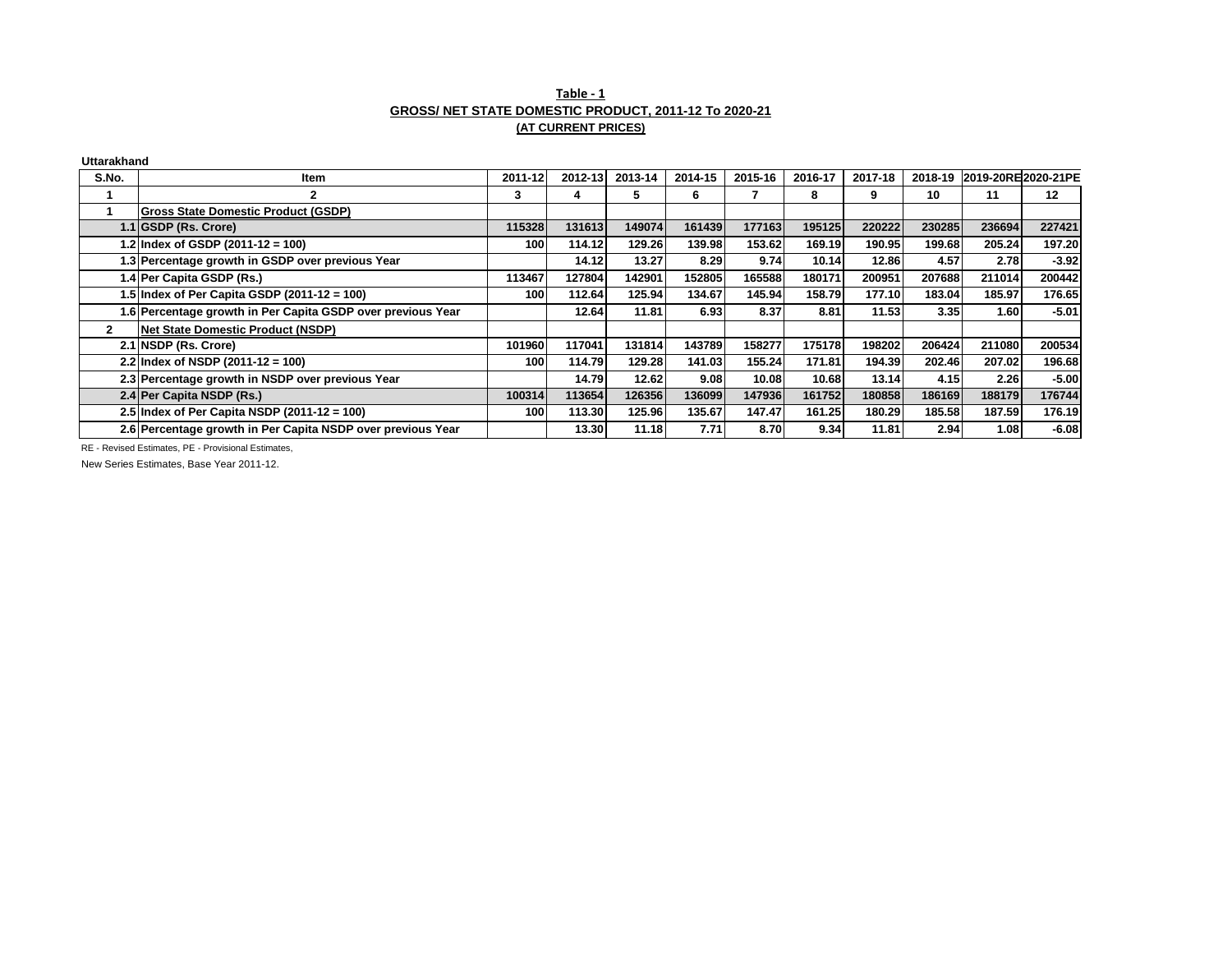## **Table - 2 GROSS/ NET STATE DOMESTIC PRODUCT, 2011-12 To 2020-21 (AT CONSTANT (2011-12) PRICES)**

### **Uttarakhand**

| S.No. | Item                                                        | 2011-12 | 2012-13 | 2013-14 | 2014-15 | 2015-16 | 2016-17 | 2017-18 | 2018-19 | 2019-20RE2020-21PE |         |
|-------|-------------------------------------------------------------|---------|---------|---------|---------|---------|---------|---------|---------|--------------------|---------|
|       | 2                                                           | 3       |         | 5       | 6       |         | 8       | 9       | 10      | 11                 | 12      |
|       | <b>Gross State Domestic Product (GSDP)</b>                  |         |         |         |         |         |         |         |         |                    |         |
|       | 1.1 GSDP (Rs. Crore)                                        | 115328  | 123710  | 134182  | 141278  | 152699  | 167703  | 180956  | 186048  | 188236             | 175910  |
|       | 1.2 Index of GSDP (2011-12= 100)                            | 100     | 107.27  | 116.35  | 122.50  | 132.40  | 145.41  | 156.91  | 161.32  | 163.22             | 152.53  |
|       | 1.3 Percentage growth in GSDP over previous Year            |         | 7.27    | 8.47    | 5.29    | 8.08    | 9.83    | 7.90    | 2.81    | 1.18               | $-6.55$ |
|       | 1.4 Per Capita GSDP (Rs.)                                   | 113467  | 120130  | 128626  | 133722  | 142722  | 154851  | 165121  | 167792  | 167813             | 155041  |
|       | 1.5 Index of Per Capita GSDP (2011-12 = 100)                | 100     | 105.87  | 113.36  | 117.85  | 125.78  | 136.47  | 145.52  | 147.88  | 147.90             | 136.64  |
|       | 1.6 Percentage growth in Per Capita GSDP over previous Year |         | 5.87    | 7.07    | 3.96    | 6.73    | 8.50    | 6.63    | 1.62    | 0.01               | $-7.61$ |
| 2     | Net State Domestic Product (NSDP)                           |         |         |         |         |         |         |         |         |                    |         |
|       | 2.1 NSDP (Rs. Crore)                                        | 101960  | 109528  | 117778  | 125702  | 136144  | 150303  | 162205  | 166484  | 167407             | 154100  |
|       | 2.2 Index of NSDP $(2011-12 = 100)$                         | 100     | 107.42  | 115.51  | 123.29  | 133.53  | 147.41  | 159.09  | 163.28  | 164.19             | 151.14  |
|       | 2.3 Percentage growth in NSDP over previous Year            |         | 7.42    | 7.53    | 6.73    | 8.31    | 10.40   | 7.92    | 2.64    | 0.55               | $-7.95$ |
|       | 2.4 Per Capita NSDP (Rs.)                                   | 100314  | 106359  | 112900  | 118979  | 127249  | 138784  | 148011  | 150148  | 149244             | 135819  |
|       | 2.5 Index of Per Capita NSDP $(2011-12 = 100)$              | 100     | 106.03  | 112.55  | 118.61  | 126.85  | 138.351 | 147.55  | 149.68  | 148.78             | 135.39  |
|       | 2.6 Percentage growth in Per Capita NSDP over previous Year |         | 6.03    | 6.15    | 5.38    | 6.95    | 9.06    | 6.65    | 1.44    | $-0.60$            | $-9.00$ |

RE - Revised Estimates, PE - Provisional Estimates,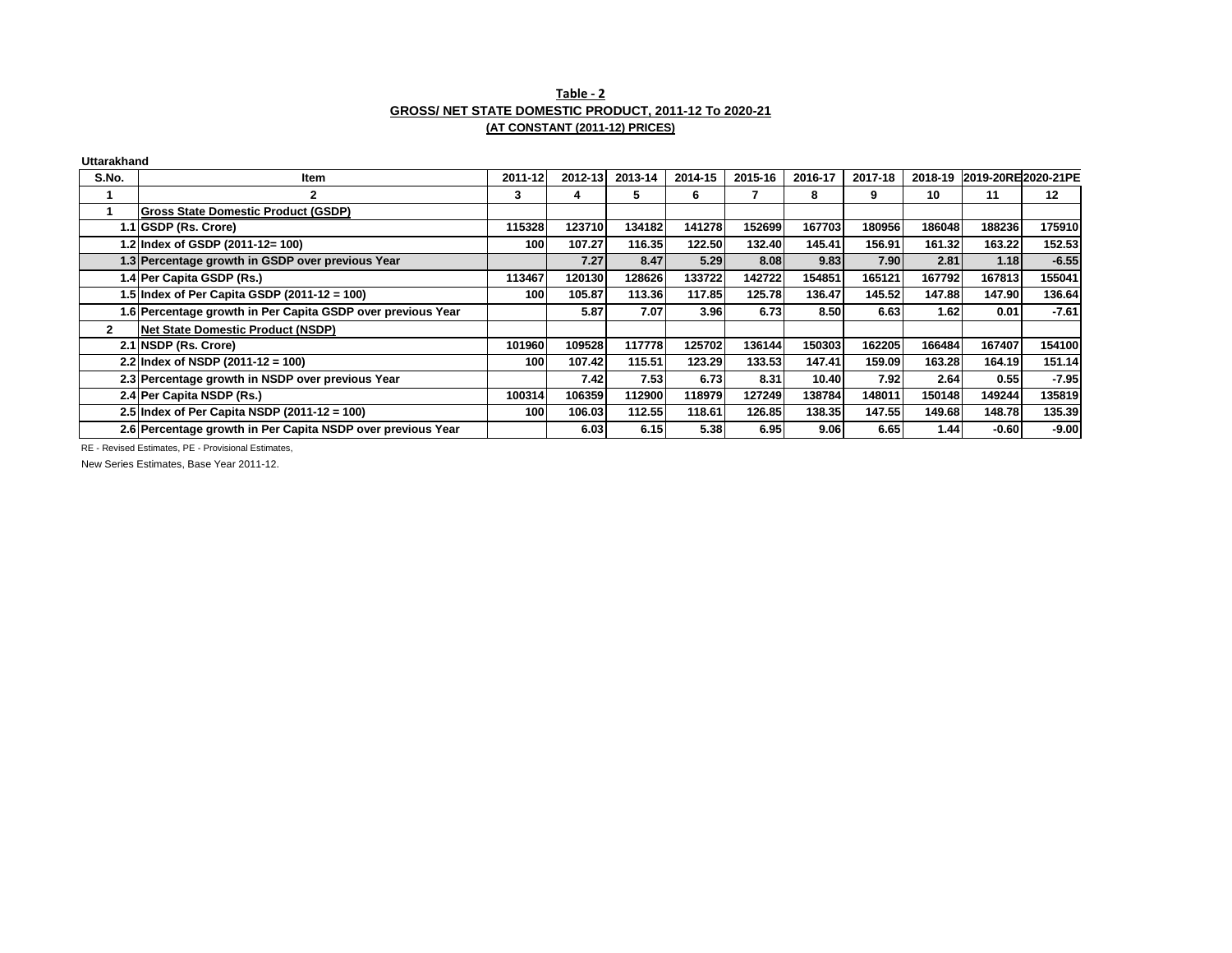### **Table - 1.1 GROSS/ NET STATE DOMESTIC PRODUCT, 2011-12 To 2020-21 (AT CURRENT PRICES)**

#### **Uttarakhand**

| S.No. | <b>Item</b>                                                   | 2011-12 | 2012-13 | 2013-14 | 2014-15 | 2015-16 | 2016-17 | 2017-18 |        |        | 2018-19 2019-20RE2020-21PE |
|-------|---------------------------------------------------------------|---------|---------|---------|---------|---------|---------|---------|--------|--------|----------------------------|
|       |                                                               | -5      |         |         |         |         | 8       |         | 10     |        | 12                         |
|       | <b>Gross State Domestic Product (GSDP)</b>                    |         |         |         |         |         |         |         |        |        |                            |
|       | 1.1 GSDP (Rs. Crore) - Size of the Economy                    | 115328  | 131613  | 149074  | 161439  | 177163  | 195125  | 220222  | 230285 | 236694 | 227421                     |
|       | 1.2 Index of GSDP (2011-12 = 100)                             | 100     | 114.12  | 129.26  | 139.98  | 153.62  | 169.19  | 190.95  | 199.68 | 205.24 | 197.20                     |
|       | 1.3 Percentage growth in GSDP over previous Year              |         | 14.12   | 13.27   | 8.29    | 9.74    | 10.14   | 12.86   | 4.57   | 2.78   | $-3.92$                    |
|       | Net State Domestic Product (NSDP)                             |         |         |         |         |         |         |         |        |        |                            |
|       | 2.4 Per Capita NSDP (Rs.) - Per Capita Income per annum       | 100314  | 113654  | 126356  | 136099  | 147936  | 161752  | 180858  | 186169 | 188179 | 176744                     |
|       | 2.5 Index of Per Capita NSDP $(2011-12 = 100)$                | 100     | 113.30  | 125.96  | 135.67  | 147.47  | 161.25  | 180.29  | 185.58 | 187.59 | 176.19                     |
|       | 2.6 Percentage growth in Per Capita Income over previous Year |         | 13.30   | 11.18   | 7.71    | 8.70    | 9.34    | 11.81   | 2.94   | 1.08   | $-6.08$                    |

RE - Revised Estimates, PE - Provisional Estimates,

New Series Estimates, Base Year 2011-12.

### **Table - 2.1 GROSS/ NET STATE DOMESTIC PRODUCT, 2011-12 To 2020-21 (AT CONSTANT (2011-12) PRICES)**

#### **Uttarakhand**

| S.No. | Item                                       | 2011-12 | 2012-13 | 2013-14 | 2014-15 | 2015-16 | 2016-17 | 2017-18 |        | 2018-19 2019-20RE2020-21PE |         |
|-------|--------------------------------------------|---------|---------|---------|---------|---------|---------|---------|--------|----------------------------|---------|
|       |                                            |         |         |         | ∼       |         |         |         | 10     | 11                         | 12      |
|       | <b>Gross State Domestic Product (GSDP)</b> |         |         |         |         |         |         |         |        |                            |         |
|       | 1.1 GSDP (Rs. Crore)                       | 115328  | 123710  | 134182  | 141278  | 152699  | 167703  | 180956  | 186048 | 188236                     | 175910  |
|       | 1.2 Index of GSDP (2011-12= 100)           | 100     | 107.27  | 116.35  | 122.50  | 132.40  | 145.41  | 156.91  | 161.32 | 163.22                     | 152.53  |
|       | 1.3 Growth Rate of the Economy             |         | 7.27    | 8.47    | 5.29    | 8.08    | 9.83    | 7.90    | 2.81   | 1.18                       | $-6.55$ |

RE - Revised Estimates, PE - Provisional Estimates,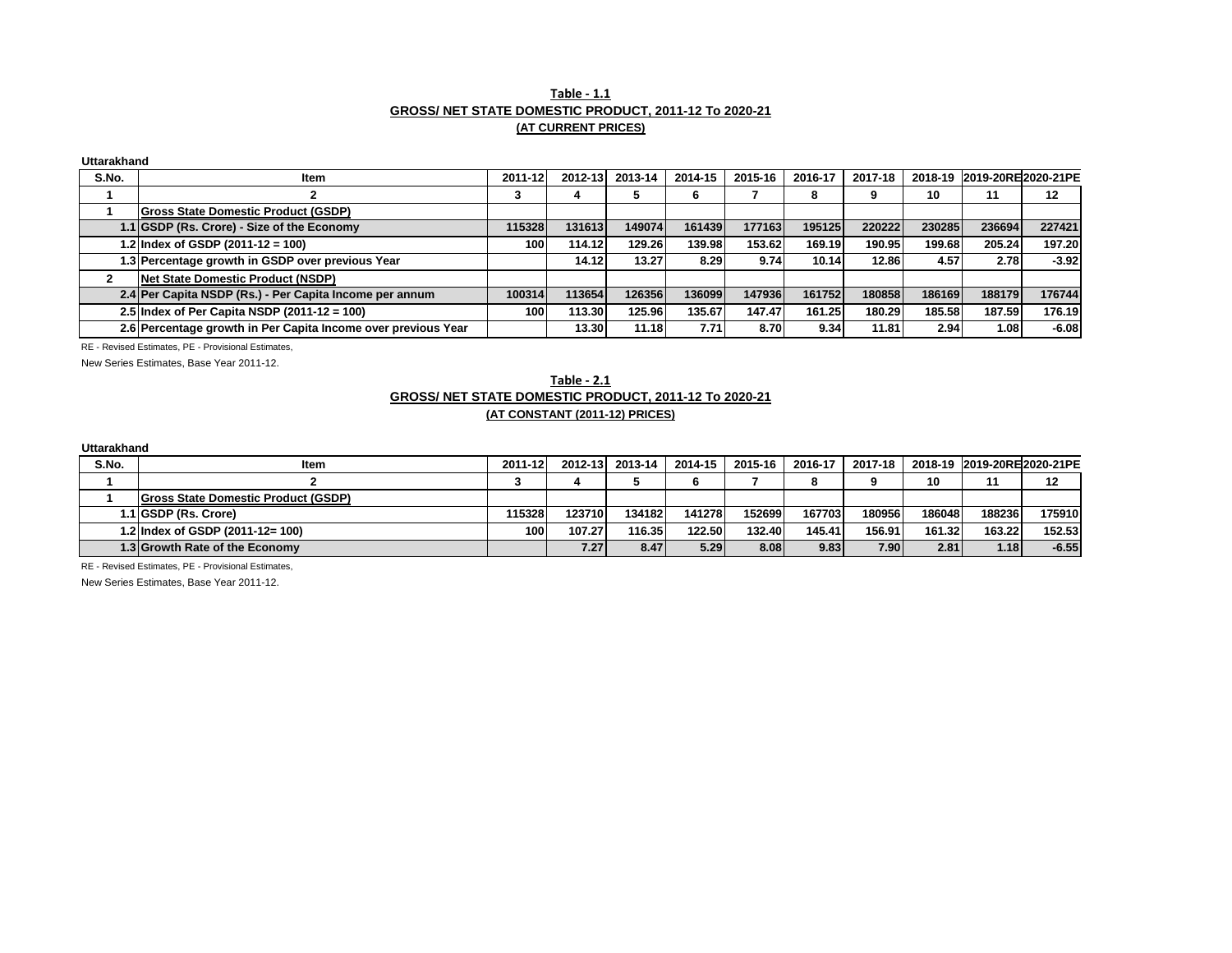**Table - 3 Gross State Domestic Product at current prices**

| <b>Uttarakhand</b> |                                                |          |          |          |          |          |          |                    |          | (Rs. in lakh) |           |
|--------------------|------------------------------------------------|----------|----------|----------|----------|----------|----------|--------------------|----------|---------------|-----------|
| S.No. Item         |                                                | 2011-12  | 2012-13  | 2013-14  | 2014-15  | 2015-16  | 2016-17  | 2017-18            | 2018-19  | 2019-20RE     | 2020-21PE |
|                    | 1 Agriculture, forestry and fishing            | 1330209  | 1536644  | 1579096  | 1611420  | 1628381  | 1694580  | 1916830            | 1992907  | 2199118       | 2399558   |
|                    | 1.1 Crops                                      | 764026   | 901730   | 850163   | 862131   | 834909   | 858452   | 1016543            | 1009285  | 1183561       | 1278413   |
|                    | 1.2 Livestock                                  | 287788   | 313744   | 351373   | 400880   | 450418   | 490497   | 534367             | 589308   | 624654        | 696097    |
|                    | 1.3 Forestry and logging                       | 274833   | 317354   | 373063   | 343612   | 337931   | 340194   | 359874             | 387628   | 383620        | 417361    |
|                    | 1.4 Fishing and aquaculture                    | 3562     | 3815     | 4497     | 4797     | 5123     | 5437     | 6045               | 6687     | 7283          | 7688      |
|                    | 2 Mining and quarrying                         | 186083   | 205725   | 354844   | 236697   | 202791   | 253822   | 302687             | 341065   | 287414        | 222617    |
|                    | <b>Primary</b>                                 | 1516291  | 1742369  | 1933940  | 1848117  | 1831172  | 1948402  | 2219517            | 2333972  | 2486532       | 2622175   |
|                    | 3 Manufacturing                                | 4365135  | 5082899  | 5440406  | 5874343  | 6369703  | 7031813  | 7597807            | 7786443  | 7534947       | 6849663   |
|                    | Electricity, gas, water supply & other utility |          |          |          |          |          |          |                    |          |               |           |
|                    | 4 services                                     | 398079   | 416111   | 375058   | 431295   | 556863   | 579225   | 667288             | 714413   | 726732        | 723365    |
|                    | 5 Construction                                 | 883766   | 936950   | 1242406  | 1297607  | 1313471  | 1416292  | 1592085            | 1784419  | 1767486       | 1673633   |
|                    | <b>Secondary</b>                               | 5646980  | 6435960  | 7057870  | 7603245  | 8240036  | 9027329  | 9857180            | 10285275 | 10029166      | 9246661   |
|                    | <b>Industry</b>                                | 5833063  | 6641685  | 7412715  | 7839943  | 8442828  | 9281152  | 10159867           | 10626340 | 10316580      | 9469278   |
|                    | Transport, storage, communication &            |          |          |          |          |          |          |                    |          |               |           |
|                    | 6 services related to broadcasting             | 691812   | 811658   | 934918   | 1066333  | 1279864  | 1300141  | 1239123            | 1316314  | 1501771       | 1266574   |
|                    | 6.1 Railways                                   | 14143    | 16517    | 17200    | 21899    | 26150    | 28697    | 29326              | 31272    | 34485         | 29140     |
|                    | 6.2 Transport by Means Other than Railways     | 219140   | 261069   | 289314   | 309208   | 337008   | 382272   | 413458             | 443533   | 490368        | 411939    |
|                    | 6.3 Storage                                    | 579      | 678      | 735      | 646      | 712      | 1437     | 191                | 2265     | 1132          | 956       |
|                    | Communication & Services Related to            |          |          |          |          |          |          |                    |          |               |           |
|                    | 6.4 Broadcasting                               | 457950   | 533394   | 627669   | 734580   | 915994   | 887736   | 796148             | 839245   | 975786        | 824539    |
|                    | 7 Trade, repair, hotels and restaurants        | 1192896  | 1408869  | 1613981  | 1788267  | 2038605  | 2427074  | 2852400            | 3345015  | 3690073       | 3080761   |
|                    | 8 Financial services                           | 293318   | 320421   | 359123   | 402327   | 447958   | 453355   | 531140             | 590718   | 649582        | 655428    |
|                    | Real estate, ownership of dwelling &           |          |          |          |          |          |          |                    |          |               |           |
|                    | 9 professional services                        | 588825   | 671182   | 739177   | 814718   | 843880   | 911476   | 1009473            | 1106864  | 1206903       | 1246819   |
|                    | 10 Public administration                       | 404304   | 315475   | 483906   | 609171   | 666095   | 758235   | 942142             | 904938   | 842013        | 1014004   |
|                    | 11 Other services                              | 498856   | 668947   | 827478   | 916516   | 1011892  | 1157852  | 1385774            | 1448973  | 1539403       | 1835338   |
|                    | <b>Tertiarv</b>                                | 3670011  | 4196552  | 4958583  | 5597331  | 6288295  | 7008133  | 7960052            | 8712822  | 9429745       | 9098925   |
|                    | 12 TOTAL GSVA at basic prices                  | 10833282 | 12374880 | 13950393 | 15048694 | 16359503 | 17983865 | 20036749           | 21332069 | 21945442      | 20967761  |
|                    | 13 Product Tax                                 | 919682   | 1067367  | 1217857  | 1392111  | 1633720  | 1757054  | 2232084            | 1890978  | 1984420       | 2051453   |
|                    | 14 Product Subsidies                           | 220207   | 280963   | 260811   | 296913   | 276921   | 228434   | 246620<br>22022213 | 194592   | 260468        | 277082    |
|                    | 15 Gross State Domestic Product (12+13-14)     | 11532757 | 13161284 | 14907439 | 16143892 | 17716302 | 19512485 |                    | 23028455 | 23669394      | 22742132  |
|                    | 16 Population ('00)                            | 101640   | 102980   | 104320   | 105650   | 106990   | 108300   | 109590             | 110880   | 112170        | 113460    |
|                    | 17 Per Capita GSDP (Rs.)                       | 113467   | 127804   | 142901   | 152805   | 165588   | 180171   | 200951             | 207688   | 211014        | 200442    |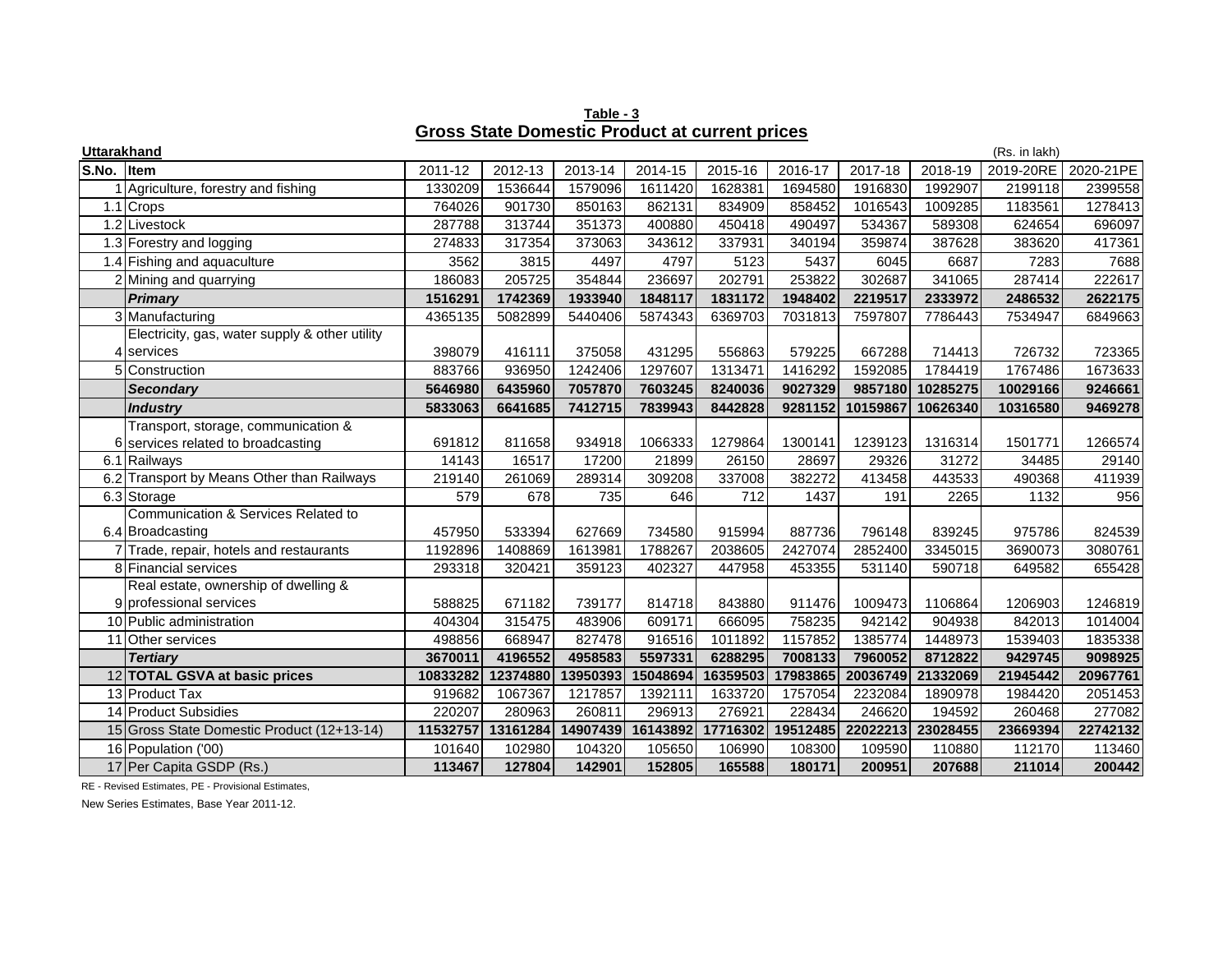| Table - 4                                                 |  |
|-----------------------------------------------------------|--|
| Gross State Domestic Product at constant (2011-12) prices |  |

| <b>Uttarakhand</b> |                                                     |                    |          |          |          |          |          |          |          | (Rs. in lakh) |           |
|--------------------|-----------------------------------------------------|--------------------|----------|----------|----------|----------|----------|----------|----------|---------------|-----------|
| S.No. Item         |                                                     | 2011-12            | 2012-13  | 2013-14  | 2014-15  | 2015-16  | 2016-17  | 2017-18  | 2018-19  | 2019-20RE     | 2020-21PE |
|                    | 1 Agriculture, forestry and fishing                 | 1330209            | 1355632  | 1339655  | 1335730  | 1312630  | 1366211  | 1367992  | 1407172  | 1426349       | 1501502   |
|                    | 1.1 Crops                                           | 764026             | 772456   | 725587   | 715033   | 652182   | 692683   | 698175   | 693821   | 714515        | 739951    |
|                    | 1.2 Livestock                                       | 287788             | 308814   | 328325   | 333707   | 356442   | 366563   | 374376   | 383060   | 400060        | 448575    |
|                    | 1.3 Forestry and logging                            | 274834             | 270748   | 282085   | 283253   | 300161   | 302972   | 291186   | 325688   | 307007        | 307943    |
|                    | 1.4 Fishing and aquaculture                         | 3562               | 3614     | 3658     | 3737     | 3846     | 3994     | 4255     | 4603     | 4768          | 5033      |
|                    | 2 Mining and quarrying                              | 186083             | 181554   | 296810   | 218174   | 191875   | 255701   | 325180   | 311405   | 278911        | 192876    |
|                    | Primary                                             | 1516292            | 1537186  | 1636465  | 1553903  | 1504505  | 1621912  | 1693172  | 1718577  | 1705260       | 1694378   |
|                    | 3 Manufacturing                                     | 4365135            | 4869750  | 5050710  | 5288415  | 5796017  | 6345624  | 6772170  | 6732829  | 6613552       | 6100823   |
|                    | Electricity, gas, water supply & other utility      |                    |          |          |          |          |          |          |          |               |           |
|                    | 4 services                                          | 398079             | 427949   | 431792   | 466887   | 505301   | 540975   | 604845   | 643187   | 659567        | 627727    |
|                    | 5 Construction                                      | 883766             | 852422   | 1080655  | 1094865  | 1092495  | 1213594  | 1284062  | 1352890  | 1329748       | 1228571   |
|                    | <b>Secondary</b>                                    | 5646980            | 6150122  | 6563157  | 6850167  | 7393813  | 8100193  | 8661078  | 8728906  | 8602867       | 7957121   |
|                    | <b>Industry</b>                                     | 5833063            | 6331676  | 6859968  | 7068341  | 7585688  | 8355894  | 8986258  | 9040310  | 8881778       | 8149997   |
|                    | Transport, storage, communication &                 |                    |          |          |          |          |          |          |          |               |           |
|                    | 6 services related to broadcasting                  | 691812             | 754202   | 823750   | 928596   | 1110298  | 1106665  | 1043747  | 1048952  | 1166936       | 1021606   |
|                    | 6.1 Railways                                        | 14143              | 15801    | 16099    | 19208    | 22249    | 22892    | 22107    | 23131    | 23854         | 19513     |
|                    | 6.2 Transport by Means Other than Railways          | 219140             | 242449   | 254611   | 269368   | 292618   | 326170   | 349707   | 354514   | 396266        | 389384    |
|                    | 6.3 Storage                                         | 579                | 629      | 647      | 563      | 618      | 1226     | 161      | 1810     | 866           | 714       |
|                    | Communication & Services Related to                 |                    |          |          |          |          |          |          |          |               |           |
|                    | 6.4 Broadcasting                                    | 457950             | 495323   | 552393   | 639456   | 794813   | 756376   | 671772   | 669496   | 745949        | 611996    |
|                    | 7 Trade, repair, hotels and restaurants             | 1192896            | 1306187  | 1418883  | 1518569  | 1691788  | 1955353  | 2222555  | 2478707  | 2655862       | 2155981   |
|                    | 8 Financial services                                | 293318             | 316227   | 346284   | 384652   | 415169   | 421254   | 457372   | 471881   | 490348        | 482992    |
|                    | Real estate, ownership of dwelling &                |                    |          |          |          |          |          |          |          |               |           |
|                    | 9 professional services                             | 588825             | 639825   | 625463   | 717356   | 734252   | 790987   | 848212   | 914267   | 997922        | 1040012   |
|                    | 10 Public administration                            | 404304             | 287555   | 413007   | 492779   | 541212   | 594707   | 704436   | 654718   | 580142        | 685097    |
|                    | 11 Other services                                   | 498856             | 619019   | 727454   | 778844   | 839745   | 935185   | 1079778  | 1073711  | 1104095       | 1270379   |
|                    | <b>Tertiary</b>                                     | 3670011            | 3923016  | 4354841  | 4820796  | 5332464  | 5804150  | 6356100  | 6642235  | 6995304       | 6656068   |
|                    | 12 TOTAL GSVA at basic prices                       | 10833284           | 11610323 | 12554464 | 13224866 | 14230782 | 15526255 | 16710349 | 17089718 | 17303431      | 16307566  |
|                    | 13 Product Tax                                      | 919682             | 1024286  | 1098486  | 1163827  | 1279978  | 1441287  | 1590940  | 1670976  | 1725510       | 1498895   |
|                    | 14 Product Subsidies                                | 220207             | 263604   | 234713   | 260929   | 240888   | 197217   | 205677   | 155893   | 205372        | 215499    |
|                    | 15 Gross State Domestic Product (12+13-14)          | 11532759           | 12371005 | 13418237 | 14127764 | 15269872 | 16770325 | 18095612 | 18604801 | 18823569      | 17590962  |
|                    | 16 Population ('00)                                 | 101640             | 102980   | 104320   | 105650   | 106990   | 108300   | 109590   | 110880   | 112170        | 113460    |
|                    | 17 Per Capita GSDP (Rs.)                            | 113467             | 120130   | 128626   | 133722   | 142722   | 154851   | 165121   | 167792   | 167813        | 155041    |
|                    | RE - Revised Estimates, PE - Provisional Estimates, |                    |          |          |          |          |          |          |          |               |           |
|                    | New Series Estimates, Base Year 2011-12.            | <b>Growth Rate</b> | 7.27     | 8.47     | 5.29     | 8.08     | 9.83     | 7.90     | 2.81     | 1.18          | $-6.55$   |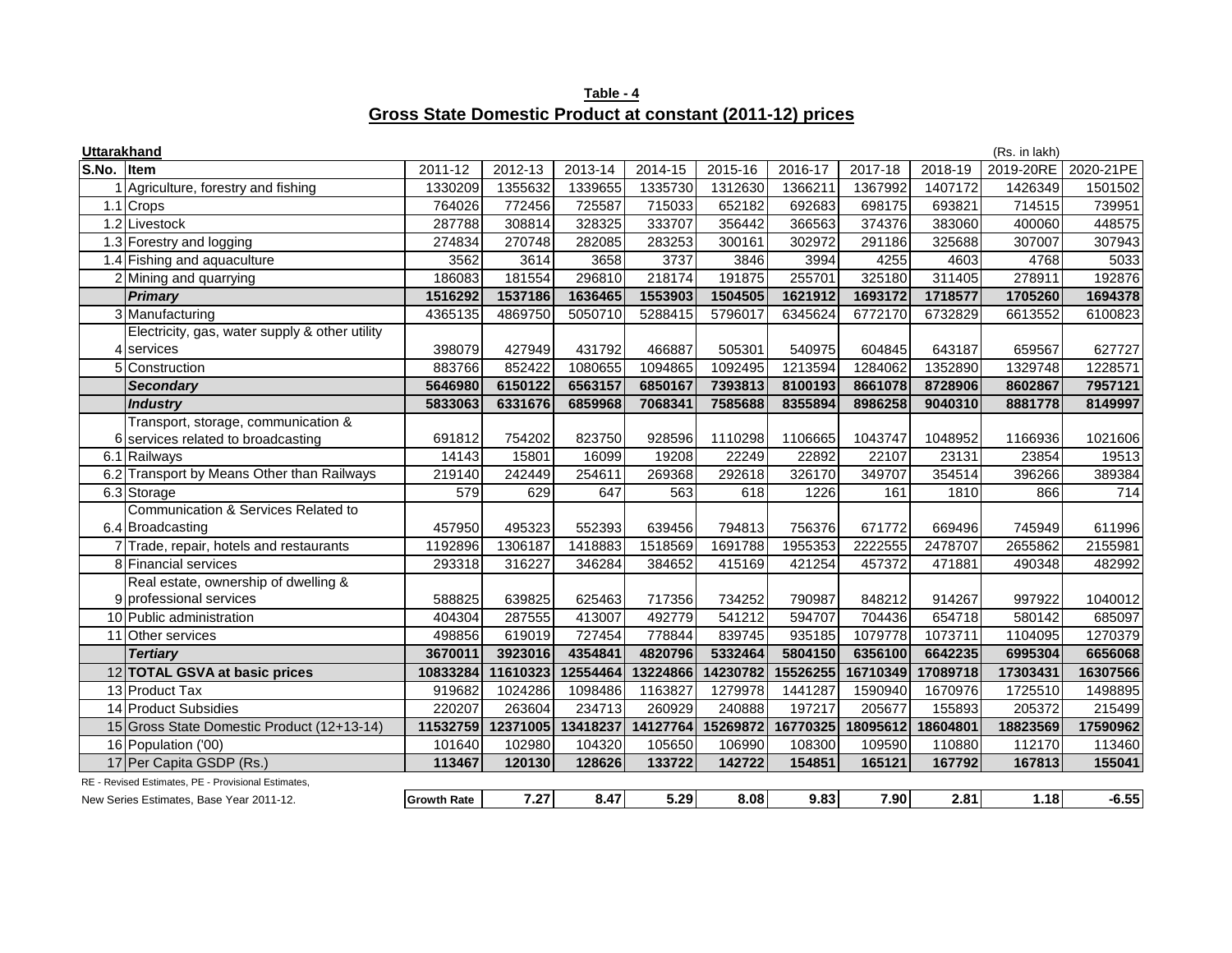| Table - 5                                           |  |  |  |  |  |  |  |  |  |
|-----------------------------------------------------|--|--|--|--|--|--|--|--|--|
| <b>Net State Domestic Product at current prices</b> |  |  |  |  |  |  |  |  |  |

| <b>Uttarakhand</b> |                                                                 |          |                  |                  |                  |                  |                  |                  |                  | (Rs. in lakh) |                  |
|--------------------|-----------------------------------------------------------------|----------|------------------|------------------|------------------|------------------|------------------|------------------|------------------|---------------|------------------|
| S.No.              | <b>I</b> tem                                                    | 2011-12  | 2012-13          | 2013-14          | 2014-15          | 2015-16          | 2016-17          | 2017-18          | 2018-19          | 2019-20RE     | 2020-21PE        |
|                    | Agriculture, forestry and fishing                               | 1213170  | 1401551          | 1419465          | 1432575          | 1436512          | 1487936          | 1695788          | 1754616          | 1939366       | 2139806          |
|                    | 1.1 Crops                                                       | 654767   | 775511           | 700763           | 692967           | 652381           | 660791           | 805380           | 781808           | 934768        | 1029620          |
|                    | 1.2 Livestock                                                   | 283437   | 308835           | 345879           | 395013           | 444688           | 484616           | 528121           | 582513           | 617902        | 689344           |
|                    | 1.3 Forestry and logging                                        | 271823   | 313817           | 368801           | 340250           | 334778           | 337535           | 356682           | 384082           | 379950        | 413690           |
|                    | 1.4 Fishing and aquaculture                                     | 3143     | 3387             | 4022             | 4345             | 4665             | 4994             | 5604             | 6213             | 6747          | 7152             |
|                    | 2 Mining and quarrying                                          | 154792   | 161095           | 256450           | 200940           | 169672           | 213134           | 248671           | 287637           | 238194        | 173397           |
|                    | Primary                                                         | 1367961  | 1562646          | 1675915          | 1633515          | 1606184          | 1701070          | 1944459          | 2042253          | 2177560       | 2313203          |
|                    | 3 Manufacturing                                                 | 3741191  | 4442738          | 4790836          | 5242331          | 5740501          | 6419260          | 6965287          | 7150305          | 6854229       | 6168945          |
|                    | Electricity, gas, water supply & other utility                  |          |                  |                  |                  |                  |                  |                  |                  |               |                  |
|                    | 4 services                                                      | 275878   | 281177           | 247257           | 280188           | 374982           | 385802           | 463359           | 482997           | 498781        | 495414           |
|                    | 5 Construction                                                  | 841393   | 887346           | 1166721          | 1221319          | 1235382          | 1329432          | 1460067          | 1666225          | 1636340       | 1542487          |
|                    | <b>Secondary</b>                                                | 4858462  | 5611261          | 6204814          | 6743838          | 7350864          | 8134493          | 8888712          | 9299528          | 8989350       | 8206846          |
|                    | <b>Industry</b>                                                 | 5013254  | 5772356          | 6461265          | 6944779          | 7520537          | 8347628          | 9137383          | 9587165          | 9227544       | 8380243          |
|                    | Transport, storage, communication &                             |          |                  |                  |                  |                  |                  |                  |                  |               |                  |
|                    | services related to broadcasting                                | 527892   | 636477           | 734391           | 844065           | 1018350          | 1012300          | 919433           | 924675           | 1035258       | 708570           |
|                    | 6.1 Railways                                                    | 9539     | 11306            | 10973            | 13349            | 16823            | 16357            | 14623            | 12601            | 13573         | 5719             |
|                    | 6.2 Transport by Means Other than Railways                      | 191141   | 229151           | 249720           | 268785           | 293319           | 328239           | 351728           | 366206           | 399713        | 303600           |
|                    | 6.3 Storage                                                     | 496      | 587              | 622              | 544              | 598              | 1207             | 160              | 2065             | 1030          | 904              |
|                    | Communication & Services Related to                             |          |                  |                  |                  |                  |                  |                  |                  |               |                  |
|                    | 6.4 Broadcasting                                                | 326716   | 395433           | 473076           | 561387           | 707610           | 666498           | 552922           | 543803           | 620941        | 398347           |
|                    | 7 Trade, repair, hotels and restaurants                         | 1136811  | 1344055          | 1542921          | 1708606          | 1933089          | 2305561          | 2727162          | 3174055          | 3501127       | 2871932          |
|                    | 8 Financial services                                            | 288686   | 314745           | 353151           | 394906           | 438799           | 443352           | 519771           | 577273           | 634361        | 638198           |
|                    | Real estate, ownership of dwelling &<br>9 professional services | 458980   |                  |                  |                  |                  |                  |                  |                  | 935612        |                  |
|                    | 10 Public administration                                        | 396607   | 519027<br>307267 | 563330<br>378633 | 619845<br>486807 | 643928<br>540161 | 697363<br>620647 | 778264<br>772522 | 848573<br>747178 | 702488        | 961875<br>890606 |
|                    | 11 Other services                                               | 461087   | 622245           | 771210           | 852108           | 939549           | 1074345          | 1284386          | 1332450          | 1408299       | 1687830          |
|                    | <b>Tertiary</b>                                                 | 3270063  | 3743816          | 4343636          | 4906336          | 5513877          | 6153568          | 7001539          | 7604203          | 8217146       | 7759010          |
|                    | 12 TOTAL NSVA at basic prices                                   | 9496486  | 10917722         | 12224365         | 13283690         | 14470925         | 15989132         | 17834710         | 18945984         | 19384056      | 18279059         |
|                    | 13 Product Tax                                                  | 919682   | 1067367          | 1217857          | 1392111          | 1633720          | 1757054          | 2232084          | 1890978          | 1984420       | 2051453          |
|                    | 14 Product Subsidies                                            | 220207   | 280963           | 260811           | 296913           | 276921           | 228434           | 246620           | 194592           | 260468        | 277082           |
|                    | 15 Net State Domestic Product (12+13-14)                        | 10195961 | 11704126         | 13181411         | 14378888         | 15827724         | 17517752         | 19820174         | 20642370         | 21108008      | 20053430         |
|                    | 16 Population ('00)                                             | 101640   | 102980           | 104320           | 105650           | 106990           | 108300           | 109590           | 110880           | 112170        | 113460           |
|                    | 17 Per Capita GSDP (Rs.)                                        | 100314   | 113654           | 126356           | 136099           | 147936           | 161752           | 180858           | 186169           | 188179        | 176744           |
|                    |                                                                 |          |                  |                  |                  |                  |                  |                  |                  |               |                  |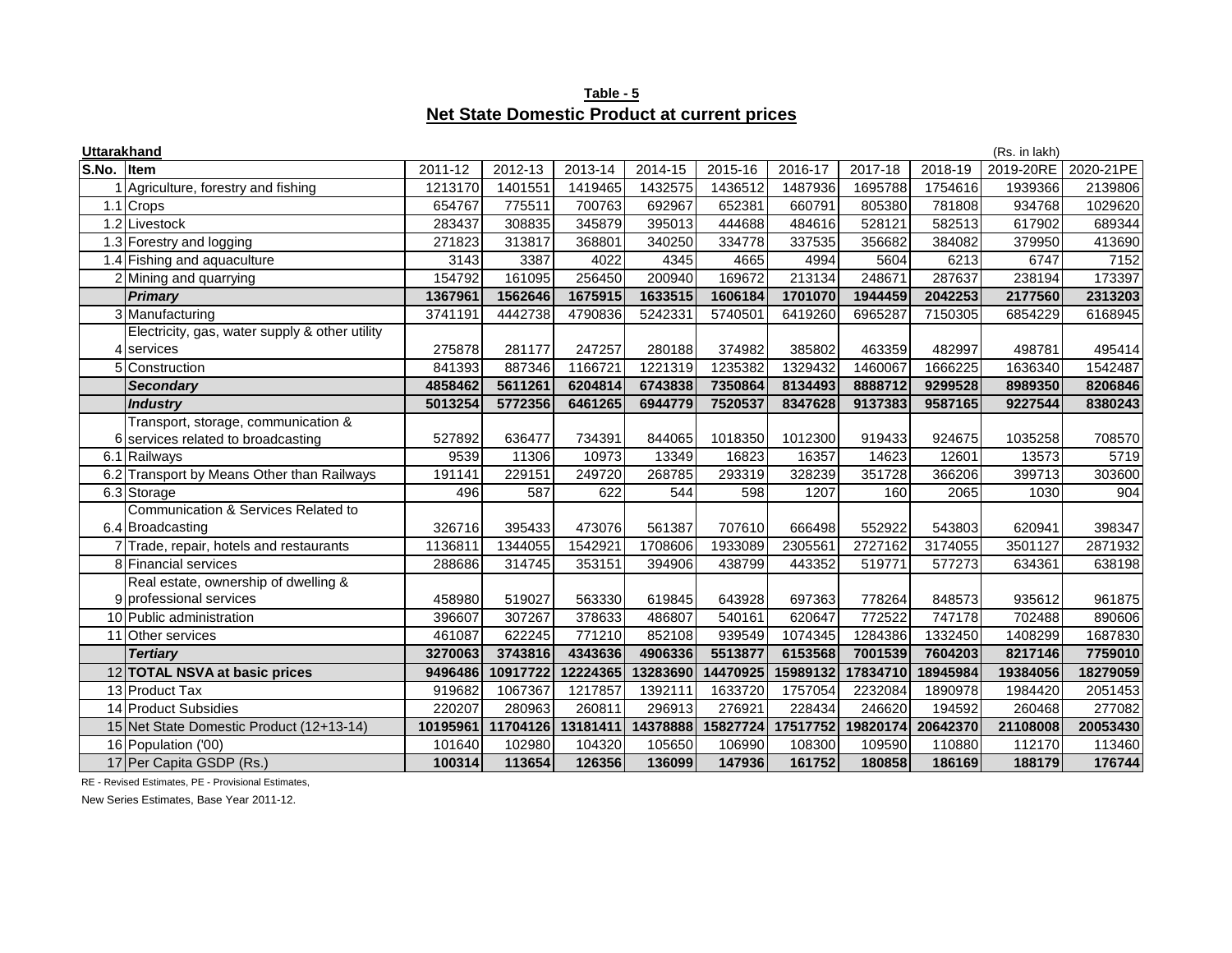| Table - 6                                               |  |
|---------------------------------------------------------|--|
| Net State Domestic Product at constant (2011-12) prices |  |

| Uttarakhand |                                                |          |          |          |          |          |          |          |          | (Rs. in lakh) |           |
|-------------|------------------------------------------------|----------|----------|----------|----------|----------|----------|----------|----------|---------------|-----------|
| S.No.       | <b>Item</b>                                    | 2011-12  | 2012-13  | 2013-14  | 2014-15  | 2015-16  | 2016-17  | 2017-18  | 2018-19  | 2019-20RE     | 2020-21PE |
|             | Agriculture, forestry and fishing              | 1213170  | 1230430  | 1202748  | 1189556  | 1161852  | 1209501  | 1204443  | 1236031  | 1246077       | 1321229   |
|             | 1.1 Crops                                      | 654767   | 655489   | 597741   | 577197   | 509725   | 543819   | 542775   | 531085   | 542704        | 568140    |
|             | 1.2 Livestock                                  | 283437   | 304267   | 323455   | 328656   | 351308   | 361407   | 369226   | 377799   | 394854        | 443369    |
|             | 1.3 Forestry and logging                       | 271824   | 267464   | 278311   | 280365   | 297375   | 300677   | 288581   | 322956   | 304203        | 305139    |
|             | 1.4 Fishing and aquaculture                    | 3143     | 3210     | 3241     | 3338     | 3445     | 3599     | 3861     | 4190     | 4316          | 4581      |
|             | 2 Mining and quarrying                         | 154792   | 139063   | 206698   | 187381   | 164158   | 222202   | 281833   | 269900   | 241712        | 155677    |
|             | <b>Primary</b>                                 | 1367962  | 1369493  | 1409446  | 1376936  | 1326010  | 1431703  | 1486276  | 1505930  | 1487789       | 1476907   |
|             | 3 Manufacturing                                | 3741191  | 4229589  | 4401140  | 4719555  | 5233268  | 5796529  | 6216712  | 6192744  | 6041143       | 5528413   |
|             | Electricity, gas, water supply & other utility |          |          |          |          |          |          |          |          |               |           |
|             | 4 services                                     | 275878   | 297896   | 311918   | 331812   | 342376   | 367668   | 426527   | 447228   | 466762        | 434922    |
|             | 5 Construction                                 | 841393   | 802818   | 1004970  | 1024113  | 1019679  | 1130722  | 1158719  | 1243828  | 1207070       | 1105893   |
|             | <b>Secondary</b>                               | 4858462  | 5330304  | 5718028  | 6075480  | 6595323  | 7294919  | 7801958  | 7883800  | 7714975       | 7069228   |
|             | <b>Industry</b>                                | 5013254  | 5469367  | 5924727  | 6262861  | 6759481  | 7517121  | 8083790  | 8153700  | 7956687       | 7224906   |
|             | Transport, storage, communication &            |          |          |          |          |          |          |          |          |               |           |
|             | services related to broadcasting               | 527892   | 583939   | 632374   | 732711   | 884775   | 857488   | 770741   | 723500   | 780685        | 560783    |
|             | 6.1 Railways                                   | 9539     | 10914    | 12480    | 11772    | 14133    | 12302    | 9895     | 8267     | 7205          | 864       |
|             | 6.2 Transport by Means Other than Railways     | 191141   | 211896   | 217966   | 231720   | 251869   | 276678   | 294507   | 286536   | 320407        | 302945    |
|             | 6.3 Storage                                    | 496      | 543      | 547      | 474      | 517      | 1023     | 136      | 1652     | 786           | 673       |
|             | Communication & Services Related to            |          |          |          |          |          |          |          |          |               |           |
|             | 6.4 Broadcasting                               | 326716   | 360586   | 401381   | 488744   | 618256   | 567484   | 466203   | 427046   | 452286        | 256301    |
|             | 7 Trade, repair, hotels and restaurants        | 1136811  | 1245014  | 1354072  | 1448615  | 1597423  | 1847746  | 2116386  | 2340388  | 2504302       | 1989910   |
|             | 8 Financial services                           | 288686   | 310724   | 340602   | 378073   | 407217   | 412502   | 447682   | 460851   | 477894        | 468930    |
|             | Real estate, ownership of dwelling &           |          |          |          |          |          |          |          |          |               |           |
|             | 9 professional services                        | 458980   | 498602   | 469308   | 551176   | 562276   | 610698   | 663730   | 718973   | 792849        | 824669    |
|             | 10 Public administration                       | 396607   | 279587   | 314819   | 382108   | 426542   | 469717   | 554772   | 520531   | 463473        | 583661    |
|             | 11 Other services                              | 461087   | 574504   | 675328   | 722169   | 775695   | 861452   | 993672   | 979351   | 998628        | 1152498   |
|             | <b>Tertiary</b>                                | 3270063  | 3492371  | 3786503  | 4214852  | 4653928  | 5059602  | 5546983  | 5743594  | 6017831       | 5580452   |
|             | 12 TOTAL NSVA at basic prices                  | 9496488  | 10192167 | 10913978 | 11667268 | 12575261 | 13786224 | 14835216 | 15133324 | 15220594      | 14126587  |
|             | 13 Product Tax                                 | 919682   | 1024286  | 1098486  | 1163827  | 1279978  | 1441287  | 1590940  | 1670976  | 1725510       | 1498895   |
|             | 14 Product Subsidies                           | 220207   | 263604   | 234713   | 260929   | 240888   | 197217   | 205677   | 155893   | 205372        | 215499    |
|             | 15 Net State Domestic Product (12+13-14)       | 10195963 | 10952849 | 11777751 | 12570166 | 13614351 | 15030294 | 16220479 | 16648407 | 16740732      | 15409982  |
|             | 16 Population ('00)                            | 101640   | 102980   | 104320   | 105650   | 106990   | 108300   | 109590   | 110880   | 112170        | 113460    |
|             | 17 Per Capita GSDP (Rs.)                       | 100314   | 106359   | 112900   | 118979   | 127249   | 138784   | 148011   | 150148   | 149244        | 135819    |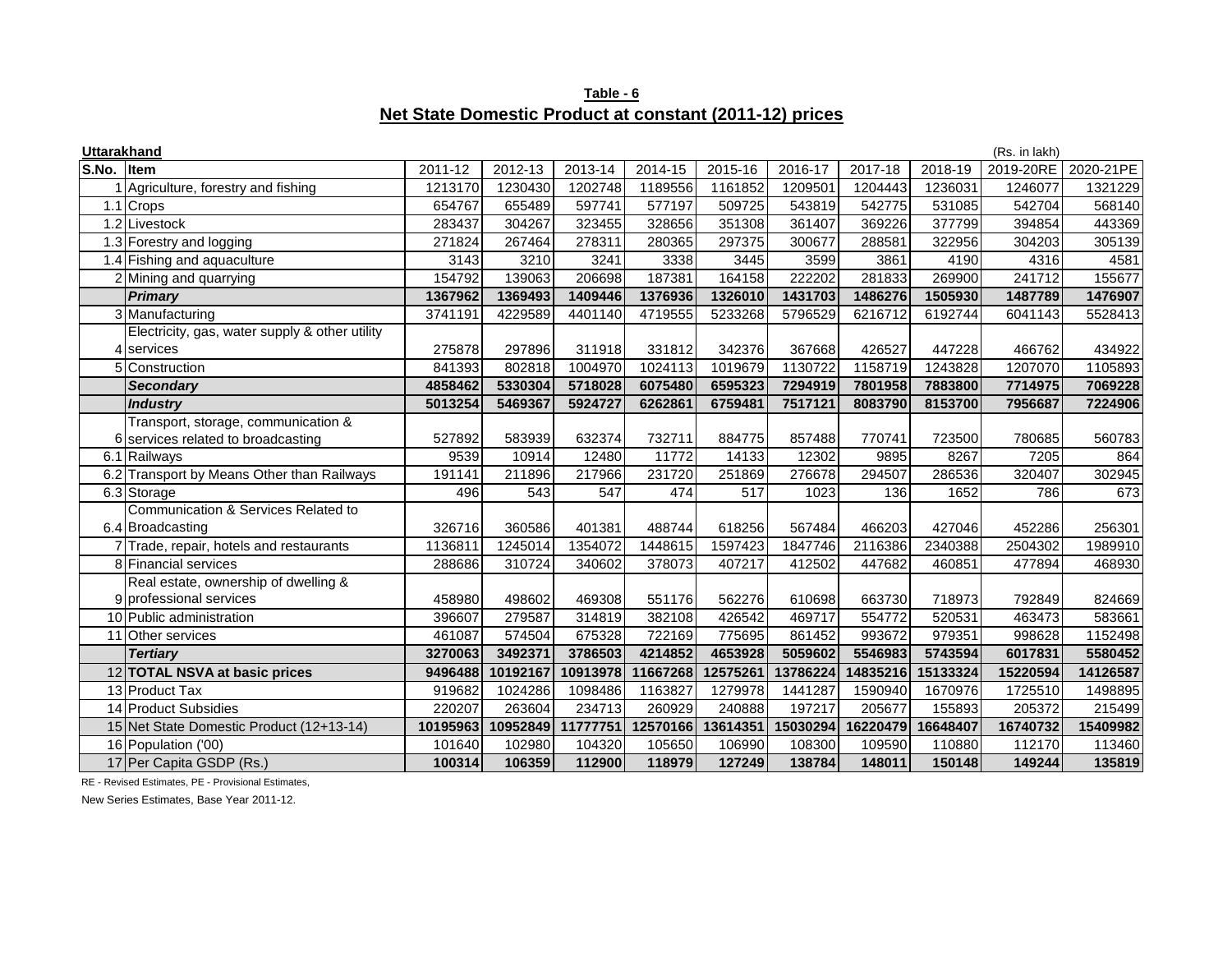| <b>Uttarakhand</b> |                                                |         |          |         |          |          |          |          |          | (Rs. in lakh) |           |
|--------------------|------------------------------------------------|---------|----------|---------|----------|----------|----------|----------|----------|---------------|-----------|
| S.No. Item         |                                                | 2011-12 | 2012-13  | 2013-14 | 2014-15  | 2015-16  | 2016-17  | 2017-18  | 2018-19  | 2019-20RE     | 2020-21PE |
|                    | Agriculture, forestry and fishing              |         | 15.52    | 2.76    | 2.05     | 1.05     | 4.07     | 13.12    | 3.97     | 10.35         | 9.11      |
|                    | 1.1 Crops                                      |         | 18.02    | $-5.72$ | 1.41     | $-3.16$  | 2.82     | 18.42    | $-0.71$  | 17.27         | 8.01      |
|                    | 1.2 Livestock                                  |         | 9.02     | 11.99   | 14.09    | 12.36    | 8.90     | 8.94     | 10.28    | 6.00          | 11.44     |
|                    | 1.3 Forestry and logging                       |         | 15.47    | 17.55   | $-7.89$  | $-1.65$  | 0.67     | 5.79     | 7.71     | $-1.03$       | 8.80      |
|                    | 1.4 Fishing and aquaculture                    |         | 7.10     | 17.87   | 6.67     | 6.79     | 6.14     | 11.19    | 10.61    | 8.92          | 5.56      |
|                    | 2 Mining and quarrying                         |         | 10.56    | 72.48   | $-33.30$ | $-14.32$ | 25.16    | 19.25    | 12.68    | $-15.73$      | $-22.54$  |
|                    | <b>Primary</b>                                 |         | 14.91    | 10.99   | $-4.44$  | $-0.92$  | 6.40     | 13.91    | 5.16     | 6.54          | 5.46      |
|                    | 3 Manufacturing                                |         | 16.44    | 7.03    | 7.98     | 8.43     | 10.39    | 8.05     | 2.48     | $-3.23$       | $-9.09$   |
|                    | Electricity, gas, water supply & other utility |         |          |         |          |          |          |          |          |               |           |
|                    | 4 services                                     |         | 4.53     | $-9.87$ | 14.99    | 29.11    | 4.02     | 15.20    | 7.06     | 1.72          | $-0.46$   |
|                    | 5 Construction                                 |         | 6.02     | 32.60   | 4.44     | 1.22     | 7.83     | 12.41    | 12.08    | $-0.95$       | $-5.31$   |
|                    | <b>Secondary</b>                               |         | 13.97    | 9.66    | 7.73     | 8.38     | 9.55     | 9.19     | 4.34     | $-2.49$       | $-7.80$   |
|                    | <b>Industry</b>                                |         | 13.86    | 11.61   | 5.76     | 7.69     | 9.93     | 9.47     | 4.59     | $-2.92$       | $-8.21$   |
|                    | Transport, storage, communication &            |         |          |         |          |          |          |          |          |               |           |
|                    | 6 services related to broadcasting             |         | 17.32    | 15.19   | 14.06    | 20.02    | 1.58     | $-4.69$  | 6.23     | 14.09         | $-15.66$  |
|                    | 6.1 Railways                                   |         | 16.79    | 4.14    | 27.32    | 19.41    | 9.74     | 2.19     | 6.64     | 10.27         | $-15.50$  |
|                    | 6.2 Transport by Means Other than Railways     |         | 19.13    | 10.82   | 6.88     | 8.99     | 13.43    | 8.16     | 7.27     | 10.56         | $-15.99$  |
|                    | 6.3 Storage                                    |         | 17.10    | 8.46    | $-12.11$ | 10.19    | 101.77   | $-86.73$ | 1087.41  | $-50.02$      | $-15.55$  |
|                    | Communication & Services Related to            |         |          |         |          |          |          |          |          |               |           |
|                    | 6.4 Broadcasting                               |         | 16.47    | 17.67   | 17.03    | 24.70    | $-3.09$  | $-10.32$ | 5.41     | 16.27         | $-15.50$  |
|                    | 7 Trade, repair, hotels and restaurants        |         | 18.10    | 14.56   | 10.80    | 14.00    | 19.06    | 17.52    | 17.27    | 10.32         | $-16.51$  |
|                    | 8 Financial services                           |         | 9.24     | 12.08   | 12.03    | 11.34    | 1.20     | 17.16    | 11.22    | 9.96          | 0.90      |
|                    | Real estate, ownership of dwelling &           |         |          |         |          |          |          |          |          |               |           |
|                    | 9 professional services                        |         | 13.99    | 10.13   | 10.22    | 3.58     | 8.01     | 10.75    | 9.65     | 9.04          | 3.31      |
|                    | 10 Public administration                       |         | $-21.97$ | 53.39   | 25.89    | 9.34     | 13.83    | 24.25    | $-3.95$  | $-6.95$       | 20.43     |
|                    | 11 Other services                              |         | 34.10    | 23.70   | 10.76    | 10.41    | 14.42    | 19.68    | 4.56     | 6.24          | 19.22     |
|                    | <b>Tertiary</b>                                |         | 14.35    | 18.16   | 12.88    | 12.34    | 11.45    | 13.58    | 9.46     | 8.23          | $-3.51$   |
|                    | 12 TOTAL GSVA at basic prices                  |         | 14.23    | 12.73   | 7.87     | 8.71     | 9.93     | 11.42    | 6.46     | 2.88          | $-4.46$   |
|                    | 13 Product Tax                                 |         | 16.06    | 14.10   | 14.31    | 17.36    | 7.55     | 27.04    | $-15.28$ | 4.94          | 3.38      |
|                    | 14 Product Subsidies                           |         | 27.59    | $-7.17$ | 13.84    | $-6.73$  | $-17.51$ | 7.96     | $-21.10$ | 33.85         | 6.38      |
|                    | 15 Gross State Domestic Product (12+13-14)     |         | 14.12    | 13.27   | 8.29     | 9.74     | 10.14    | 12.86    | 4.57     | 2.78          | $-3.92$   |
|                    | 16 Population ('00)                            |         | 1.32     | 1.30    | 1.27     | 1.27     | 1.22     | 1.19     | 1.18     | 1.16          | 1.15      |
|                    | 17 Per Capita GSDP (Rs.)                       |         | 12.64    | 11.81   | 6.93     | 8.37     | 8.81     | 11.53    | 3.35     | 1.60          | $-5.01$   |

**Table - 7 Growth Rate of Gross State Domestic Product at current prices**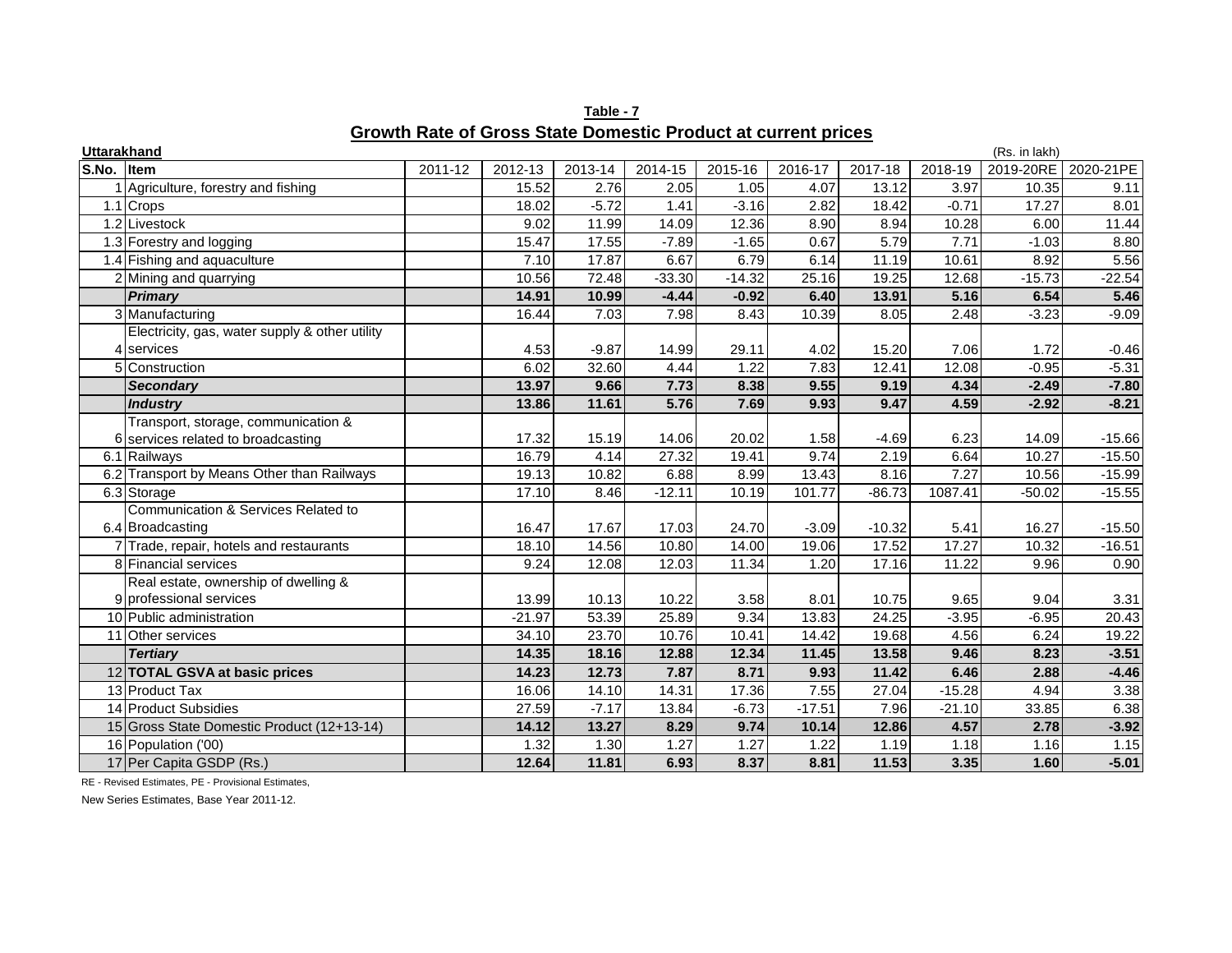**Table - 8 Growth Rate of Gross State Domestic Product at constant prices (2011-12)**

| Uttarakhand |                                                |         |          |          |          |          |          |          |          | (Rs. in lakh) |           |
|-------------|------------------------------------------------|---------|----------|----------|----------|----------|----------|----------|----------|---------------|-----------|
| S.No.       | <b>I</b> tem                                   | 2011-12 | 2012-13  | 2013-14  | 2014-15  | 2015-16  | 2016-17  | 2017-18  | 2018-19  | 2019-20RE     | 2020-21PE |
|             | Agriculture, forestry and fishing              |         | 1.91     | $-1.18$  | $-0.29$  | $-1.73$  | 4.08     | 0.13     | 2.86     | 1.36          | 5.27      |
|             | $1.1$ Crops                                    |         | 1.10     | $-6.07$  | $-1.45$  | $-8.79$  | 6.21     | 0.79     | $-0.62$  | 2.98          | 3.56      |
|             | 1.2 Livestock                                  |         | 7.31     | 6.32     | 1.64     | 6.81     | 2.84     | 2.13     | 2.32     | 4.44          | 12.13     |
|             | 1.3 Forestry and logging                       |         | $-1.49$  | 4.19     | 0.41     | 5.97     | 0.94     | $-3.89$  | 11.85    | $-5.74$       | 0.30      |
|             | 1.4 Fishing and aquaculture                    |         | 1.46     | 1.22     | 2.16     | 2.90     | 3.85     | 6.54     | 8.18     | 3.59          | 5.56      |
|             | 2 Mining and quarrying                         |         | $-2.43$  | 63.48    | $-26.49$ | $-12.05$ | 33.26    | 27.17    | $-4.24$  | $-10.43$      | $-30.85$  |
|             | <b>Primary</b>                                 |         | 1.38     | 6.46     | $-5.05$  | $-3.18$  | 7.80     | 4.39     | 1.50     | $-0.77$       | $-0.64$   |
|             | 3 Manufacturing                                |         | 11.56    | 3.72     | 4.71     | 9.60     | 9.48     | 6.72     | $-0.58$  | $-1.77$       | $-7.75$   |
|             | Electricity, gas, water supply & other utility |         |          |          |          |          |          |          |          |               |           |
|             | 4 services                                     |         | 7.50     | 0.90     | 8.13     | 8.23     | 7.06     | 11.81    | 6.34     | 2.55          | $-4.83$   |
|             | 5 Construction                                 |         | $-3.55$  | 26.77    | 1.31     | $-0.22$  | 11.08    | 5.81     | 5.36     | $-1.71$       | $-7.61$   |
|             | <b>Secondary</b>                               |         | 8.91     | 6.72     | 4.37     | 7.94     | 9.55     | 6.92     | 0.78     | $-1.44$       | $-7.51$   |
|             | <b>Industry</b>                                |         | 8.55     | 8.34     | 3.04     | 7.32     | 10.15    | 7.54     | 0.60     | $-1.75$       | $-8.24$   |
|             | Transport, storage, communication &            |         |          |          |          |          |          |          |          |               |           |
|             | 6 services related to broadcasting             |         | 9.02     | 9.22     | 12.73    | 19.57    | $-0.33$  | $-5.69$  | 0.50     | 11.25         | $-12.45$  |
|             | 6.1 Railways                                   |         | 11.72    | 1.89     | 19.31    | 15.83    | 2.89     | $-3.43$  | 4.63     | 3.12          | $-18.20$  |
|             | 6.2 Transport by Means Other than Railways     |         | 10.64    | 5.02     | 5.80     | 8.63     | 11.47    | 7.22     | 1.37     | 11.78         | $-1.74$   |
|             | 6.3 Storage                                    |         | 8.60     | 2.92     | $-13.00$ | 9.83     | 98.28    | $-86.84$ | 1022.12  | $-52.13$      | $-17.64$  |
|             | Communication & Services Related to            |         |          |          |          |          |          |          |          |               |           |
|             | 6.4 Broadcasting                               |         | 8.16     | 11.52    | 15.76    | 24.30    | $-4.84$  | $-11.19$ | $-0.34$  | 11.42         | $-17.96$  |
|             | 7 Trade, repair, hotels and restaurants        |         | 9.50     | 8.63     | 7.03     | 11.41    | 15.58    | 13.67    | 11.53    | 7.15          | $-18.82$  |
|             | 8 Financial services                           |         | 7.81     | 9.50     | 11.08    | 7.93     | 1.47     | 8.57     | 3.17     | 3.91          | $-1.50$   |
|             | Real estate, ownership of dwelling &           |         |          |          |          |          |          |          |          |               |           |
|             | 9 professional services                        |         | 8.66     | $-2.24$  | 14.69    | 2.36     | 7.73     | 7.23     | 7.79     | 9.15          | 4.22      |
|             | 10 Public administration                       |         | $-28.88$ | 43.63    | 19.32    | 9.83     | 9.88     | 18.45    | $-7.06$  | $-11.39$      | 18.09     |
|             | 11 Other services                              |         | 24.09    | 17.52    | 7.06     | 7.82     | 11.37    | 15.46    | $-0.56$  | 2.83          | 15.06     |
|             | <b>Tertiary</b>                                |         | 6.89     | 11.01    | 10.70    | 10.61    | 8.85     | 9.51     | 4.50     | 5.32          | $-4.85$   |
|             | 12 TOTAL GSVA at basic prices                  |         | 7.17     | 8.13     | 5.34     | 7.61     | 9.10     | 7.63     | 2.27     | 1.25          | $-5.76$   |
|             | 13 Product Tax                                 |         | 11.37    | 7.24     | 5.95     | 9.98     | 12.60    | 10.38    | 5.03     | 3.26          | $-13.13$  |
|             | 14 Product Subsidies                           |         | 19.71    | $-10.96$ | 11.17    | $-7.68$  | $-18.13$ | 4.29     | $-24.21$ | 31.74         | 4.93      |
|             | 15 Gross State Domestic Product (12+13-14)     |         | 7.27     | 8.47     | 5.29     | 8.08     | 9.83     | 7.90     | 2.81     | 1.18          | $-6.55$   |
|             | 16 Population ('00)                            |         | 1.32     | 1.30     | 1.27     | 1.27     | 1.22     | 1.19     | 1.18     | 1.16          | 1.15      |
|             | 17 Per Capita GSDP (Rs.)                       |         | 5.87     | 7.07     | 3.96     | 6.73     | 8.50     | 6.63     | 1.62     | 0.01          | $-7.61$   |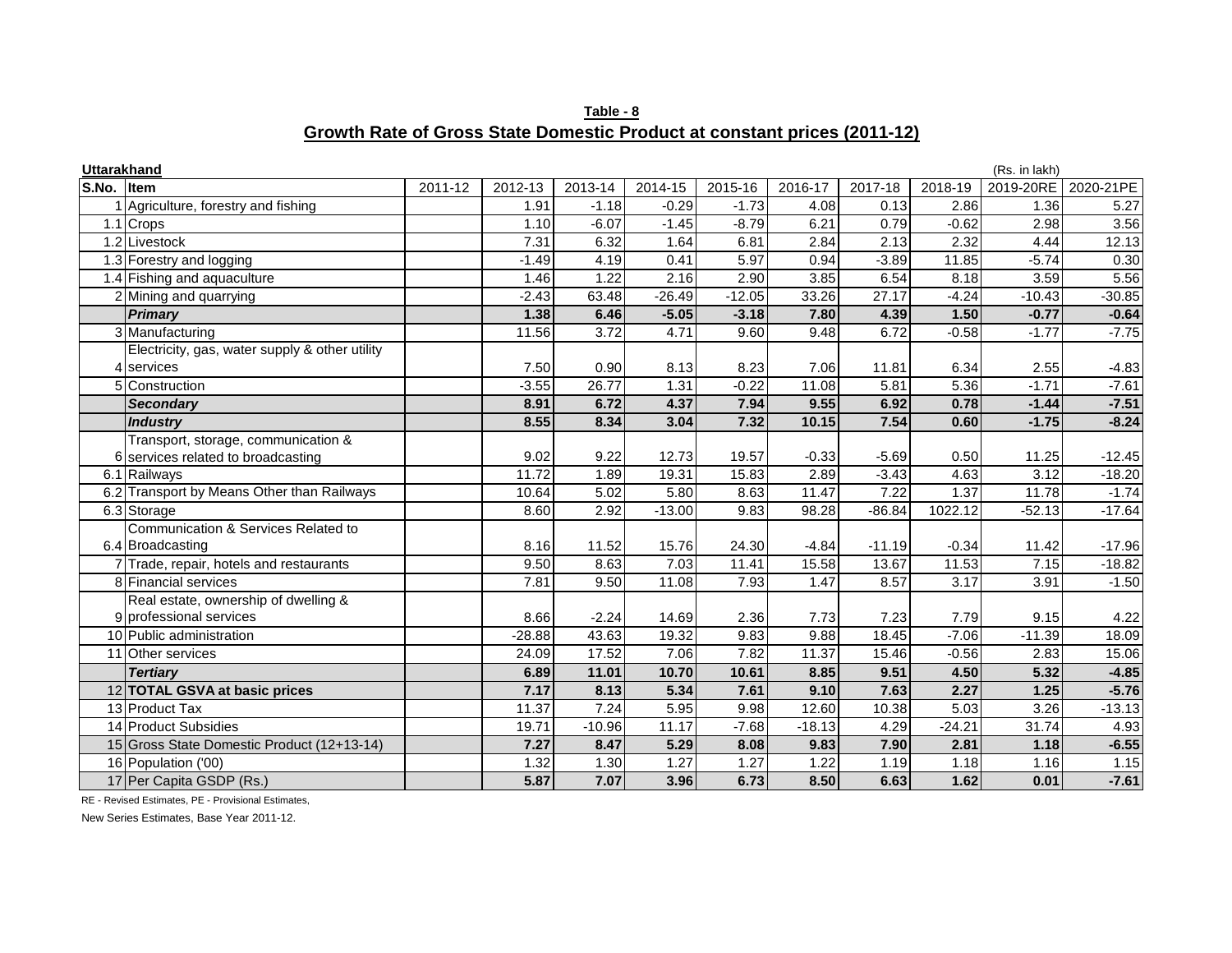**Table - 9 Growth Rate of Net State Domestic Product at current prices**

| <b>Uttarakhand</b> |                                                |         |          |          |          |          |          |          | (Rs. in lakh) |           |           |
|--------------------|------------------------------------------------|---------|----------|----------|----------|----------|----------|----------|---------------|-----------|-----------|
| S.No. Item         |                                                | 2011-12 | 2012-13  | 2013-14  | 2014-15  | 2015-16  | 2016-17  | 2017-18  | 2018-19       | 2019-20RE | 2020-21PE |
|                    | Agriculture, forestry and fishing              |         | 15.53    | 1.28     | 0.92     | 0.27     | 3.58     | 13.97    | 3.47          | 10.53     | 10.34     |
|                    | 1.1 Crops                                      |         | 18.44    | $-9.64$  | $-1.11$  | $-5.86$  | 1.29     | 21.88    | $-2.93$       | 19.56     | 10.15     |
|                    | 1.2 Livestock                                  |         | 8.96     | 11.99    | 14.21    | 12.58    | 8.98     | 8.98     | 10.30         | 6.08      | 11.56     |
|                    | 1.3 Forestry and logging                       |         | 15.45    | 17.52    | $-7.74$  | $-1.61$  | 0.82     | 5.67     | 7.68          | $-1.08$   | 8.88      |
|                    | 1.4 Fishing and aquaculture                    |         | 7.76     | 18.74    | 8.03     | 7.36     | 7.06     | 12.22    | 10.86         | 8.60      | 6.00      |
|                    | 2 Mining and quarrying                         |         | 4.07     | 59.19    | $-21.65$ | $-15.56$ | 25.62    | 16.67    | 15.67         | $-17.19$  | $-27.20$  |
|                    | <b>Primary</b>                                 |         | 14.23    | 7.25     | $-2.53$  | $-1.67$  | 5.91     | 14.31    | 5.03          | 6.63      | 6.23      |
|                    | 3 Manufacturing                                |         | 18.75    | 7.84     | 9.42     | 9.50     | 11.82    | 8.51     | 2.66          | $-4.14$   | $-10.00$  |
|                    | Electricity, gas, water supply & other utility |         |          |          |          |          |          |          |               |           |           |
|                    | 4 services                                     |         | 1.92     | $-12.06$ | 13.32    | 33.83    | 2.89     | 20.10    | 4.24          | 3.27      | $-0.68$   |
|                    | 5 Construction                                 |         | 5.46     | 31.48    | 4.68     | 1.15     | 7.61     | 9.83     | 14.12         | $-1.79$   | $-5.74$   |
|                    | <b>Secondary</b>                               |         | 15.49    | 10.58    | 8.69     | 9.00     | 10.66    | 9.27     | 4.62          | $-3.34$   | $-8.70$   |
|                    | <b>Industry</b>                                |         | 15.14    | 11.93    | 7.48     | 8.29     | 11.00    | 9.46     | 4.92          | $-3.75$   | $-9.18$   |
|                    | Transport, storage, communication &            |         |          |          |          |          |          |          |               |           |           |
|                    | 6 services related to broadcasting             |         | 20.57    | 15.38    | 14.93    | 20.65    | $-0.59$  | $-9.17$  | 0.57          | 11.96     | $-31.56$  |
|                    | 6.1 Railways                                   |         | 18.52    | $-2.95$  | 21.65    | 26.02    | $-2.77$  | $-10.60$ | $-13.83$      | 7.72      | $-57.87$  |
|                    | 6.2 Transport by Means Other than Railways     |         | 19.89    | 8.98     | 7.63     | 9.13     | 11.91    | 7.16     | 4.12          | 9.15      | $-24.05$  |
|                    | 6.3 Storage                                    |         | 18.35    | 6.02     | $-12.54$ | 9.90     | 101.78   | $-86.71$ | 1187.88       | $-50.12$  | $-12.24$  |
|                    | Communication & Services Related to            |         |          |          |          |          |          |          |               |           |           |
|                    | 6.4 Broadcasting                               |         | 21.03    | 19.63    | 18.67    | 26.05    | $-5.81$  | $-17.04$ | $-1.65$       | 14.18     | $-35.85$  |
|                    | 7 Trade, repair, hotels and restaurants        |         | 18.23    | 14.80    | 10.74    | 13.14    | 19.27    | 18.29    | 16.39         | 10.30     | $-17.97$  |
|                    | 8 Financial services                           |         | 9.03     | 12.20    | 11.82    | 11.11    | 1.04     | 17.24    | 11.06         | 9.89      | 0.60      |
|                    | Real estate, ownership of dwelling &           |         |          |          |          |          |          |          |               |           |           |
|                    | 9 professional services                        |         | 13.08    | 8.54     | 10.03    | 3.89     | 8.30     | 11.60    | 9.03          | 10.26     | 2.81      |
|                    | 10 Public administration                       |         | $-22.53$ | 23.23    | 28.57    | 10.96    | 14.90    | 24.47    | $-3.28$       | $-5.98$   | 26.78     |
|                    | 11 Other services                              |         | 34.95    | 23.94    | 10.49    | 10.26    | 14.35    | 19.55    | 3.74          | 5.69      | 19.85     |
|                    | <b>Tertiary</b>                                |         | 14.49    | 16.02    | 12.95    | 12.38    | 11.60    | 13.78    | 8.61          | 8.06      | $-5.58$   |
|                    | 12 TOTAL NSVA at basic prices                  |         | 14.97    | 11.97    | 8.67     | 8.94     | 10.49    | 11.54    | 6.23          | 2.31      | $-5.70$   |
|                    | 13 Product Tax                                 |         | 16.06    | 14.10    | 14.31    | 17.36    | 7.55     | 27.04    | $-15.28$      | 4.94      | 3.38      |
|                    | 14 Product Subsidies                           |         | 27.59    | $-7.17$  | 13.84    | $-6.73$  | $-17.51$ | 7.96     | $-21.10$      | 33.85     | 6.38      |
|                    | 15 Net State Domestic Product (12+13-14)       |         | 14.79    | 12.62    | 9.08     | 10.08    | 10.68    | 13.14    | 4.15          | 2.26      | $-5.00$   |
|                    | 16 Population ('00)                            |         | 1.32     | 1.30     | 1.27     | 1.27     | 1.22     | 1.19     | 1.18          | 1.16      | 1.15      |
|                    | 17 Per Capita GSDP (Rs.)                       |         | 13.30    | 11.18    | 7.71     | 8.70     | 9.34     | 11.81    | 2.94          | 1.08      | $-6.08$   |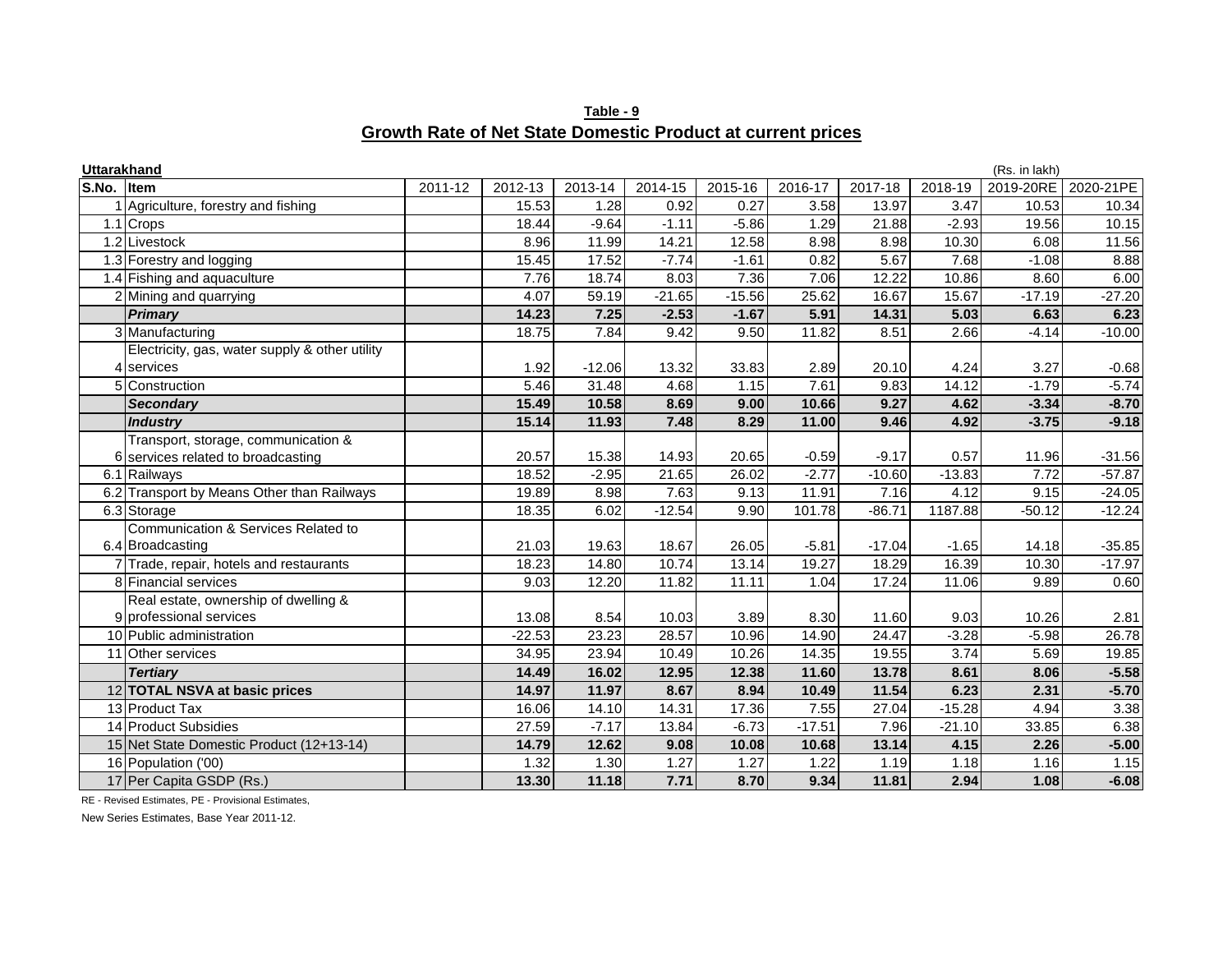**Table - 10 Growth Rate of Net State Domestic Product at constant prices (2011-12)**

| <b>Uttarakhand</b> |                                                |         |          |          |          |          |          |          |          | (Rs. in lakh) |           |
|--------------------|------------------------------------------------|---------|----------|----------|----------|----------|----------|----------|----------|---------------|-----------|
| S.No. Item         |                                                | 2011-12 | 2012-13  | 2013-14  | 2014-15  | 2015-16  | 2016-17  | 2017-18  | 2018-19  | 2019-20RE     | 2020-21PE |
|                    | Agriculture, forestry and fishing              |         | 1.42     | $-2.25$  | $-1.10$  | $-2.33$  | 4.10     | $-0.42$  | 2.62     | 0.81          | 6.03      |
|                    | 1.1 Crops                                      |         | 0.11     | $-8.81$  | $-3.44$  | $-11.69$ | 6.69     | $-0.19$  | $-2.15$  | 2.19          | 4.69      |
|                    | 1.2 Livestock                                  |         | 7.35     | 6.31     | 1.61     | 6.89     | 2.87     | 2.16     | 2.32     | 4.51          | 12.29     |
|                    | 1.3 Forestry and logging                       |         | $-1.60$  | 4.06     | 0.74     | 6.07     | 1.11     | $-4.02$  | 11.91    | $-5.81$       | 0.31      |
|                    | 1.4 Fishing and aquaculture                    |         | 2.13     | 0.97     | 3.00     | 3.18     | 4.47     | 7.29     | 8.54     | 3.00          | 6.14      |
|                    | 2 Mining and quarrying                         |         | $-10.16$ | 48.64    | $-9.35$  | $-12.39$ | 35.36    | 26.84    | $-4.23$  | $-10.44$      | $-35.59$  |
|                    | Primary                                        |         | 0.11     | 2.92     | $-2.31$  | $-3.70$  | 7.97     | 3.81     | 1.32     | $-1.20$       | $-0.73$   |
|                    | 3 Manufacturing                                |         | 13.05    | 4.06     | 7.23     | 10.88    | 10.76    | 7.25     | $-0.39$  | $-2.45$       | $-8.49$   |
|                    | Electricity, gas, water supply & other utility |         |          |          |          |          |          |          |          |               |           |
|                    | 4 services                                     |         | 7.98     | 4.71     | 6.38     | 3.18     | 7.39     | 16.01    | 4.85     | 4.37          | $-6.82$   |
|                    | 5 Construction                                 |         | $-4.58$  | 25.18    | 1.90     | $-0.43$  | 10.89    | 2.48     | 7.35     | $-2.96$       | $-8.38$   |
|                    | <b>Secondary</b>                               |         | 9.71     | 7.27     | 6.25     | 8.56     | 10.61    | 6.95     | 1.05     | $-2.14$       | $-8.37$   |
|                    | <b>Industry</b>                                |         | 9.10     | 8.33     | 5.71     | 7.93     | 11.21    | 7.54     | 0.86     | $-2.42$       | $-9.20$   |
|                    | Transport, storage, communication &            |         |          |          |          |          |          |          |          |               |           |
|                    | 6 services related to broadcasting             |         | 10.62    | 8.29     | 15.87    | 20.75    | $-3.08$  | $-10.12$ | $-6.13$  | 7.90          | $-28.17$  |
|                    | 6.1 Railways                                   |         | 14.41    | 14.35    | $-5.67$  | 20.06    | $-12.96$ | $-19.57$ | $-16.45$ | $-12.85$      | $-88.01$  |
|                    | 6.2 Transport by Means Other than Railways     |         | 10.86    | 2.86     | 6.31     | 8.70     | 9.85     | 6.44     | $-2.71$  | 11.82         | $-5.45$   |
|                    | 6.3 Storage                                    |         | 9.43     | 0.81     | $-13.37$ | 9.15     | 97.75    | $-86.72$ | 1115.66  | $-52.38$      | $-14.39$  |
|                    | Communication & Services Related to            |         |          |          |          |          |          |          |          |               |           |
|                    | 6.4 Broadcasting                               |         | 10.37    | 11.31    | 21.77    | 26.50    | $-8.21$  | $-17.85$ | $-8.40$  | 5.91          | $-43.33$  |
|                    | 7 Trade, repair, hotels and restaurants        |         | 9.52     | 8.76     | 6.98     | 10.27    | 15.67    | 14.54    | 10.58    | 7.00          | $-20.54$  |
|                    | 8 Financial services                           |         | 7.63     | 9.62     | 11.00    | 7.71     | 1.30     | 8.53     | 2.94     | 3.70          | $-1.88$   |
|                    | Real estate, ownership of dwelling &           |         |          |          |          |          |          |          |          |               |           |
|                    | 9 professional services                        |         | 8.63     | $-5.88$  | 17.44    | 2.01     | 8.61     | 8.68     | 8.32     | 10.28         | 4.01      |
|                    | 10 Public administration                       |         | $-29.51$ | 12.60    | 21.37    | 11.63    | 10.12    | 18.11    | $-6.17$  | $-10.96$      | 25.93     |
|                    | 11 Other services                              |         | 24.60    | 17.55    | 6.94     | 7.41     | 11.06    | 15.35    | $-1.44$  | 1.97          | 15.41     |
|                    | <b>Tertiary</b>                                |         | 6.80     | 8.42     | 11.31    | 10.42    | 8.72     | 9.63     | 3.54     | 4.77          | $-7.27$   |
|                    | 12 TOTAL NSVA at basic prices                  |         | 7.33     | 7.08     | 6.90     | 7.78     | 9.63     | 7.61     | 2.01     | 0.58          | $-7.19$   |
|                    | 13 Product Tax                                 |         | 11.37    | 7.24     | 5.95     | 9.98     | 12.60    | 10.38    | 5.03     | 3.26          | $-13.13$  |
|                    | 14 Product Subsidies                           |         | 19.71    | $-10.96$ | 11.17    | $-7.68$  | $-18.13$ | 4.29     | $-24.21$ | 31.74         | 4.93      |
|                    | 15 Net State Domestic Product (12+13-14)       |         | 7.42     | 7.53     | 6.73     | 8.31     | 10.40    | 7.92     | 2.64     | 0.55          | $-7.95$   |
|                    | 16 Population ('00)                            |         | 1.32     | 1.30     | 1.27     | 1.27     | 1.22     | 1.19     | 1.18     | 1.16          | 1.15      |
|                    | 17 Per Capita GSDP (Rs.)                       |         | 6.03     | 6.15     | 5.38     | 6.95     | 9.06     | 6.65     | 1.44     | $-0.60$       | $-9.00$   |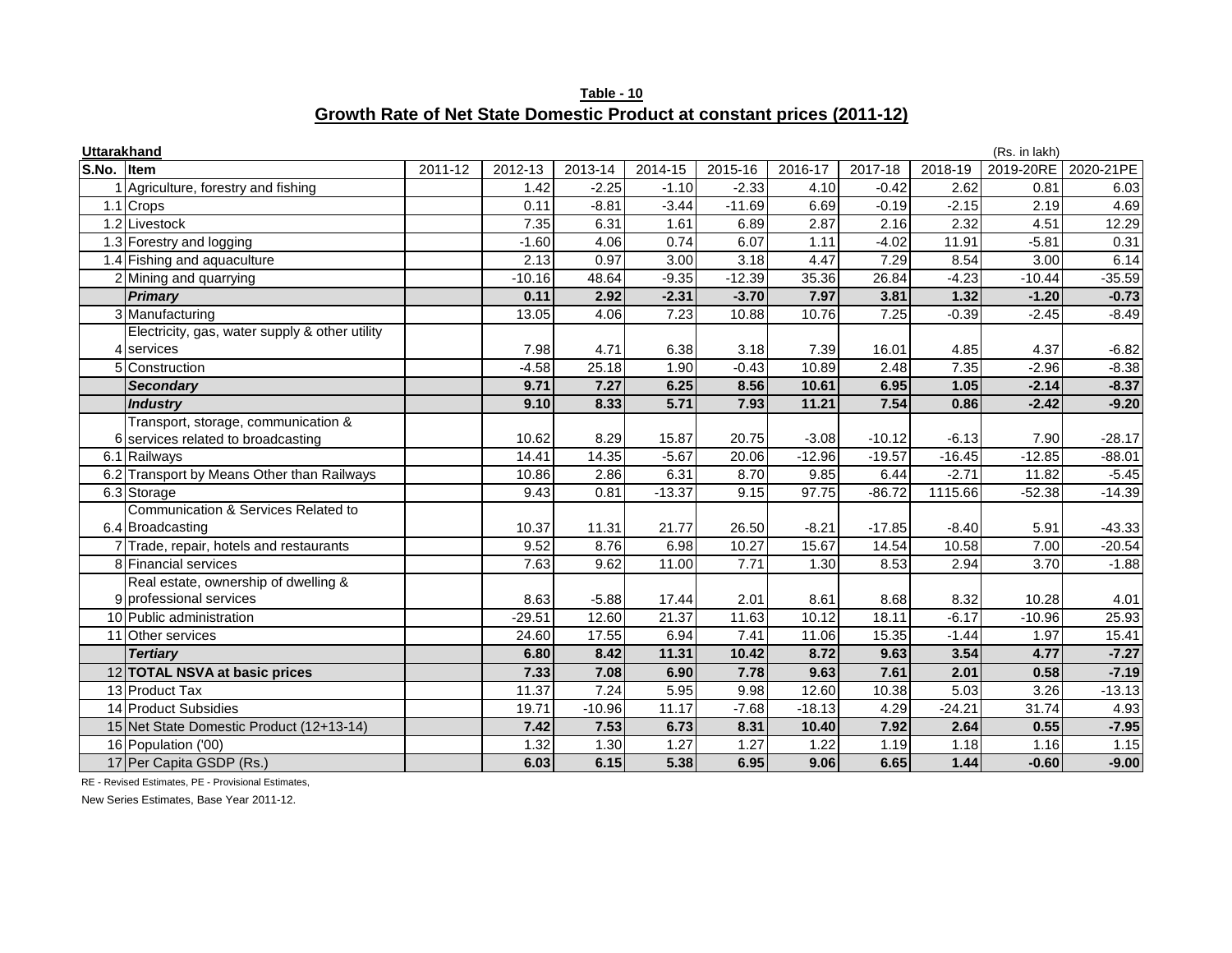| Table - 11                                              |  |
|---------------------------------------------------------|--|
| Index of Gross State Domestic Product at current prices |  |

| <b>Uttarakhand</b> |                                                |         |         |         |         |         |         |         |         | (Rs. in lakh) |           |
|--------------------|------------------------------------------------|---------|---------|---------|---------|---------|---------|---------|---------|---------------|-----------|
| S.No. Item         |                                                | 2011-12 | 2012-13 | 2013-14 | 2014-15 | 2015-16 | 2016-17 | 2017-18 | 2018-19 | 2019-20RE     | 2020-21PE |
|                    | Agriculture, forestry and fishing              | 100.00  | 115.52  | 118.71  | 121.14  | 122.42  | 127.39  | 144.10  | 149.82  | 165.32        | 180.39    |
|                    | $1.1$ Crops                                    | 100.00  | 118.02  | 111.27  | 112.84  | 109.28  | 112.36  | 133.05  | 132.10  | 154.91        | 167.33    |
|                    | 1.2 Livestock                                  | 100.00  | 109.02  | 122.09  | 139.30  | 156.51  | 170.44  | 185.68  | 204.77  | 217.05        | 241.88    |
|                    | 1.3 Forestry and logging                       | 100.00  | 115.47  | 135.74  | 125.03  | 122.96  | 123.78  | 130.94  | 141.04  | 139.58        | 151.86    |
|                    | 1.4 Fishing and aquaculture                    | 100.00  | 107.10  | 126.24  | 134.67  | 143.81  | 152.64  | 169.72  | 187.72  | 204.46        | 215.82    |
|                    | 2 Mining and quarrying                         | 100.00  | 110.56  | 190.69  | 127.20  | 108.98  | 136.40  | 162.66  | 183.29  | 154.45        | 119.63    |
|                    | <b>Primary</b>                                 | 100.00  | 114.91  | 127.54  | 121.88  | 120.77  | 128.50  | 146.38  | 153.93  | 163.99        | 172.93    |
|                    | 3 Manufacturing                                | 100.00  | 116.44  | 124.63  | 134.57  | 145.92  | 161.09  | 174.06  | 178.38  | 172.62        | 156.92    |
|                    | Electricity, gas, water supply & other utility |         |         |         |         |         |         |         |         |               |           |
|                    | services                                       | 100.00  | 104.53  | 94.22   | 108.34  | 139.89  | 145.50  | 167.63  | 179.46  | 182.56        | 181.71    |
|                    | Construction                                   | 100.00  | 106.02  | 140.58  | 146.83  | 148.62  | 160.26  | 180.15  | 201.91  | 199.99        | 189.38    |
|                    | <b>Secondary</b>                               | 100.00  | 113.97  | 124.98  | 134.64  | 145.92  | 159.86  | 174.56  | 182.14  | 177.60        | 163.75    |
|                    | <b>Industry</b>                                | 100.00  | 113.86  | 127.08  | 134.41  | 144.74  | 159.11  | 174.18  | 182.17  | 176.86        | 162.34    |
|                    | Transport, storage, communication &            |         |         |         |         |         |         |         |         |               |           |
|                    | 6 services related to broadcasting             | 100.00  | 117.32  | 135.14  | 154.14  | 185.00  | 187.93  | 179.11  | 190.27  | 217.08        | 183.08    |
|                    | 6.1 Railways                                   | 100.00  | 116.79  | 121.61  | 154.84  | 184.90  | 202.91  | 207.35  | 221.11  | 243.83        | 206.04    |
|                    | 6.2 Transport by Means Other than Railways     | 100.00  | 119.13  | 132.02  | 141.10  | 153.79  | 174.44  | 188.67  | 202.40  | 223.77        | 187.98    |
|                    | 6.3 Storage                                    | 100.00  | 117.10  | 127.00  | 111.62  | 123.00  | 248.18  | 32.94   | 391.12  | 195.47        | 165.08    |
|                    | Communication & Services Related to            |         |         |         |         |         |         |         |         |               |           |
|                    | 6.4 Broadcasting                               | 100.00  | 116.47  | 137.06  | 160.41  | 200.02  | 193.85  | 173.85  | 183.26  | 213.08        | 180.05    |
|                    | 7 Trade, repair, hotels and restaurants        | 100.00  | 118.10  | 135.30  | 149.91  | 170.90  | 203.46  | 239.12  | 280.41  | 309.34        | 258.26    |
|                    | 8 Financial services                           | 100.00  | 109.24  | 122.43  | 137.16  | 152.72  | 154.56  | 181.08  | 201.39  | 221.46        | 223.45    |
|                    | Real estate, ownership of dwelling &           |         |         |         |         |         |         |         |         |               |           |
|                    | 9 professional services                        | 100.00  | 113.99  | 125.53  | 138.36  | 143.32  | 154.80  | 171.44  | 187.98  | 204.97        | 211.75    |
|                    | 10 Public administration                       | 100.00  | 78.03   | 119.69  | 150.67  | 164.75  | 187.54  | 233.03  | 223.83  | 208.26        | 250.80    |
|                    | 11 Other services                              | 100.00  | 134.10  | 165.88  | 183.72  | 202.84  | 232.10  | 277.79  | 290.46  | 308.59        | 367.91    |
|                    | <b>Tertiary</b>                                | 100.00  | 114.35  | 135.11  | 152.52  | 171.34  | 190.96  | 216.89  | 237.41  | 256.94        | 247.93    |
|                    | 12 TOTAL GSVA at basic prices                  | 100.00  | 114.23  | 128.77  | 138.91  | 151.01  | 166.01  | 184.96  | 196.91  | 202.57        | 193.55    |
|                    | 13 Product Tax                                 | 100.00  | 116.06  | 132.42  | 151.37  | 177.64  | 191.05  | 242.70  | 205.61  | 215.77        | 223.06    |
|                    | 14 Product Subsidies                           | 100.00  | 127.59  | 118.44  | 134.83  | 125.75  | 103.74  | 111.99  | 88.37   | 118.28        | 125.83    |
|                    | 15 Gross State Domestic Product (12+13-14)     | 100.00  | 114.12  | 129.26  | 139.98  | 153.62  | 169.19  | 190.95  | 199.68  | 205.24        | 197.20    |
|                    | 16 Population ('00)                            | 100.00  | 101.32  | 102.64  | 103.95  | 105.26  | 106.55  | 107.82  | 109.09  | 110.36        | 111.63    |
|                    | 17 Per Capita GSDP (Rs.)                       | 100.00  | 112.64  | 125.94  | 134.67  | 145.94  | 158.79  | 177.10  | 183.04  | 185.97        | 176.65    |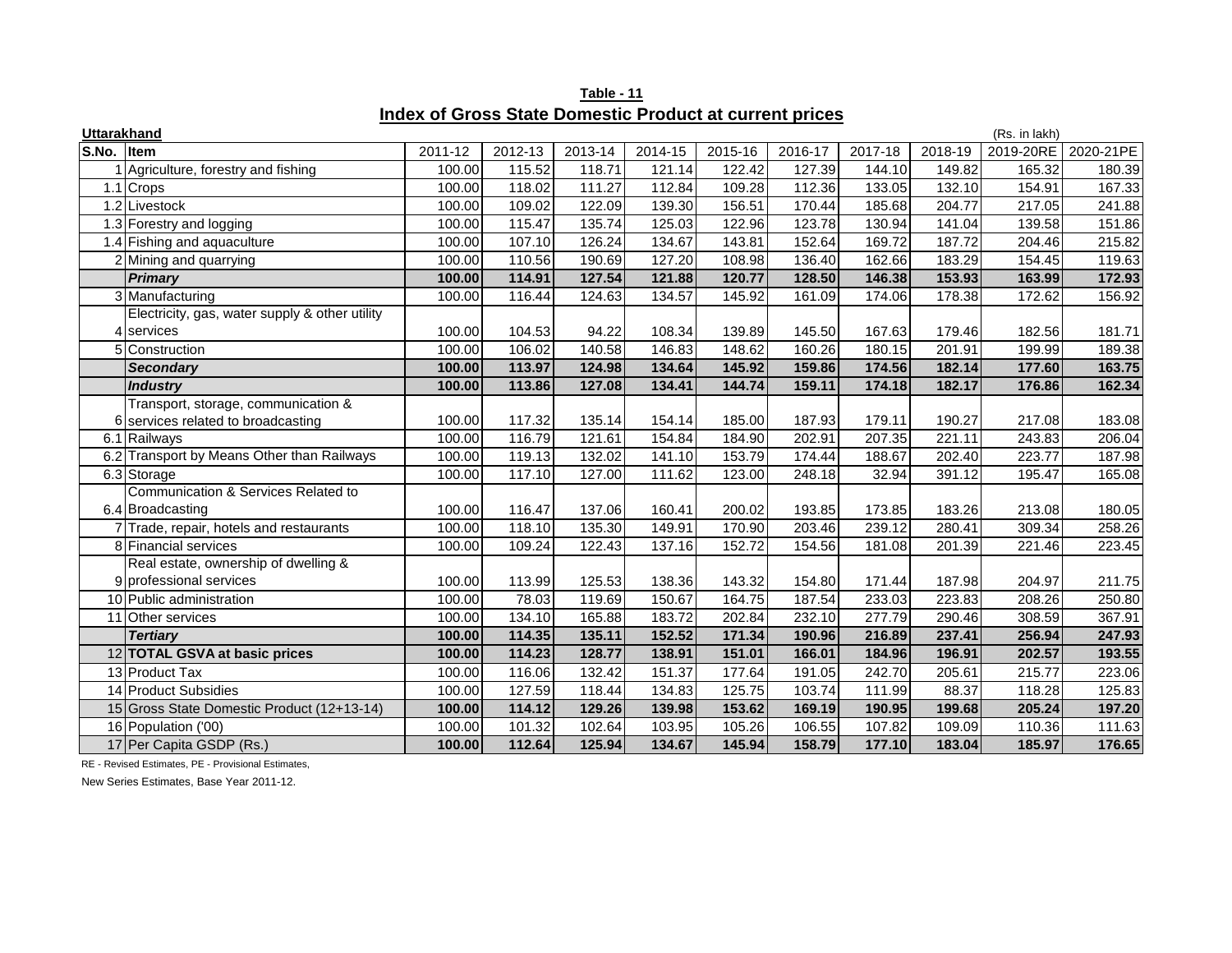**Table - 12 Index of Gross State Domestic Product at constant (2011-12) prices**

| <b>Uttarakhand</b> |                                                |         |         |         |         |         |         |         |         | (Rs. in lakh) |           |
|--------------------|------------------------------------------------|---------|---------|---------|---------|---------|---------|---------|---------|---------------|-----------|
| S.No.              | <b>I</b> tem                                   | 2011-12 | 2012-13 | 2013-14 | 2014-15 | 2015-16 | 2016-17 | 2017-18 | 2018-19 | 2019-20RE     | 2020-21PE |
|                    | Agriculture, forestry and fishing              | 100.00  | 101.91  | 100.71  | 100.41  | 98.68   | 102.71  | 102.84  | 105.79  | 107.23        | 112.88    |
|                    | 1.1 Crops                                      | 100.00  | 101.10  | 94.97   | 93.59   | 85.36   | 90.66   | 91.38   | 90.81   | 93.52         | 96.85     |
|                    | 1.2 Livestock                                  | 100.00  | 107.31  | 114.09  | 115.96  | 123.86  | 127.37  | 130.09  | 133.10  | 139.01        | 155.87    |
|                    | 1.3 Forestry and logging                       | 100.00  | 98.51   | 102.64  | 103.06  | 109.22  | 110.24  | 105.95  | 118.50  | 111.71        | 112.05    |
|                    | 1.4 Fishing and aquaculture                    | 100.00  | 101.46  | 102.70  | 104.92  | 107.96  | 112.11  | 119.45  | 129.22  | 133.85        | 141.29    |
|                    | 2 Mining and quarrying                         | 100.00  | 97.57   | 159.50  | 117.25  | 103.11  | 137.41  | 174.75  | 167.35  | 149.89        | 103.65    |
|                    | <b>Primary</b>                                 | 100.00  | 101.38  | 107.93  | 102.48  | 99.22   | 106.97  | 111.67  | 113.34  | 112.46        | 111.74    |
|                    | 3 Manufacturing                                | 100.00  | 111.56  | 115.71  | 121.15  | 132.78  | 145.37  | 155.14  | 154.24  | 151.51        | 139.76    |
|                    | Electricity, gas, water supply & other utility |         |         |         |         |         |         |         |         |               |           |
|                    | 4 services                                     | 100.00  | 107.50  | 108.47  | 117.28  | 126.93  | 135.90  | 151.94  | 161.57  | 165.69        | 157.69    |
|                    | 5 Construction                                 | 100.00  | 96.45   | 122.28  | 123.89  | 123.62  | 137.32  | 145.29  | 153.08  | 150.46        | 139.02    |
|                    | <b>Secondary</b>                               | 100.00  | 108.91  | 116.22  | 121.31  | 130.93  | 143.44  | 153.38  | 154.58  | 152.34        | 140.91    |
|                    | <b>Industry</b>                                | 100.00  | 108.55  | 117.60  | 121.18  | 130.05  | 143.25  | 154.06  | 154.98  | 152.27        | 139.72    |
|                    | Transport, storage, communication &            |         |         |         |         |         |         |         |         |               |           |
|                    | 6 services related to broadcasting             | 100.00  | 109.02  | 119.07  | 134.23  | 160.49  | 159.97  | 150.87  | 151.62  | 168.68        | 147.67    |
|                    | 6.1 Railways                                   | 100.00  | 111.72  | 113.83  | 135.81  | 157.31  | 161.86  | 156.31  | 163.55  | 168.66        | 137.97    |
|                    | 6.2 Transport by Means Other than Railways     | 100.00  | 110.64  | 116.19  | 122.92  | 133.53  | 148.84  | 159.58  | 161.78  | 180.83        | 177.69    |
|                    | 6.3 Storage                                    | 100.00  | 108.60  | 111.77  | 97.24   | 106.80  | 211.76  | 27.86   | 312.62  | 149.65        | 123.26    |
|                    | Communication & Services Related to            |         |         |         |         |         |         |         |         |               |           |
|                    | 6.4 Broadcasting                               | 100.00  | 108.16  | 120.62  | 139.63  | 173.56  | 165.17  | 146.69  | 146.19  | 162.89        | 133.64    |
|                    | 7 Trade, repair, hotels and restaurants        | 100.00  | 109.50  | 118.94  | 127.30  | 141.82  | 163.92  | 186.32  | 207.79  | 222.64        | 180.74    |
|                    | 8 Financial services                           | 100.00  | 107.81  | 118.06  | 131.14  | 141.54  | 143.62  | 155.93  | 160.88  | 167.17        | 164.67    |
|                    | Real estate, ownership of dwelling &           |         |         |         |         |         |         |         |         |               |           |
|                    | 9 professional services                        | 100.00  | 108.66  | 106.22  | 121.83  | 124.70  | 134.33  | 144.05  | 155.27  | 169.48        | 176.62    |
|                    | 10 Public administration                       | 100.00  | 71.12   | 102.15  | 121.88  | 133.86  | 147.09  | 174.23  | 161.94  | 143.49        | 169.45    |
|                    | 11 Other services                              | 100.00  | 124.09  | 145.82  | 156.13  | 168.33  | 187.47  | 216.45  | 215.23  | 221.33        | 254.66    |
|                    | <b>Tertiary</b>                                | 100.00  | 106.89  | 118.66  | 131.36  | 145.30  | 158.15  | 173.19  | 180.99  | 190.61        | 181.36    |
|                    | 12 TOTAL GSVA at basic prices                  | 100.00  | 107.17  | 115.89  | 122.08  | 131.36  | 143.32  | 154.25  | 157.75  | 159.72        | 150.53    |
|                    | 13 Product Tax                                 | 100.00  | 111.37  | 119.44  | 126.55  | 139.18  | 156.72  | 172.99  | 181.69  | 187.62        | 162.98    |
|                    | 14 Product Subsidies                           | 100.00  | 119.71  | 106.59  | 118.49  | 109.39  | 89.56   | 93.40   | 70.79   | 93.26         | 97.86     |
|                    | 15 Gross State Domestic Product (12+13-14)     | 100.00  | 107.27  | 116.35  | 122.50  | 132.40  | 145.41  | 156.91  | 161.32  | 163.22        | 152.53    |
|                    | 16 Population ('00)                            | 100.00  | 101.32  | 102.64  | 103.95  | 105.26  | 106.55  | 107.82  | 109.09  | 110.36        | 111.63    |
|                    | 17 Per Capita GSDP (Rs.)                       | 100.00  | 105.87  | 113.36  | 117.85  | 125.78  | 136.47  | 145.52  | 147.88  | 147.90        | 136.64    |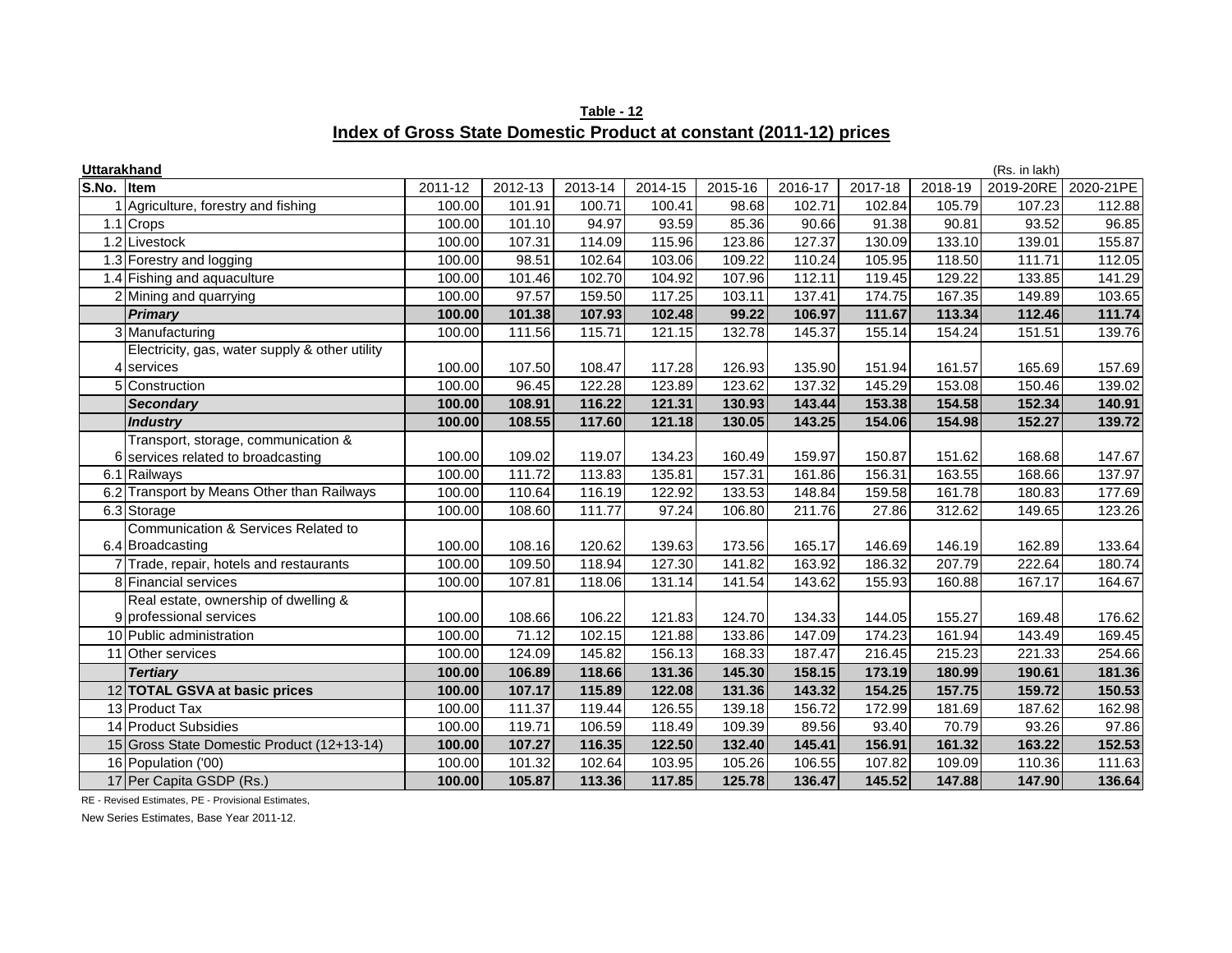| Table - 13                                            |
|-------------------------------------------------------|
| Index of Net State Domestic Product at current prices |

| Uttarakhand |                                                |         |         |         |         |         |         |         |         | (Rs. in lakh) |           |
|-------------|------------------------------------------------|---------|---------|---------|---------|---------|---------|---------|---------|---------------|-----------|
| S.No.       | <b>I</b> tem                                   | 2011-12 | 2012-13 | 2013-14 | 2014-15 | 2015-16 | 2016-17 | 2017-18 | 2018-19 | 2019-20RE     | 2020-21PE |
|             | Agriculture, forestry and fishing              | 100.00  | 115.53  | 117.00  | 118.09  | 118.41  | 122.65  | 139.78  | 144.63  | 159.86        | 176.38    |
|             | $1.1$ Crops                                    | 100.00  | 118.44  | 107.02  | 105.83  | 99.64   | 100.92  | 123.00  | 119.40  | 142.76        | 157.25    |
|             | 1.2 Livestock                                  | 100.00  | 108.96  | 122.03  | 139.37  | 156.89  | 170.98  | 186.33  | 205.52  | 218.00        | 243.21    |
|             | 1.3 Forestry and logging                       | 100.00  | 115.45  | 135.68  | 125.17  | 123.16  | 124.17  | 131.22  | 141.30  | 139.78        | 152.19    |
|             | 1.4 Fishing and aquaculture                    | 100.00  | 107.76  | 127.96  | 138.24  | 148.41  | 158.89  | 178.31  | 197.67  | 214.67        | 227.54    |
|             | 2 Mining and quarrying                         | 100.00  | 104.07  | 165.67  | 129.81  | 109.61  | 137.69  | 160.65  | 185.82  | 153.88        | 112.02    |
|             | <b>Primary</b>                                 | 100.00  | 114.23  | 122.51  | 119.41  | 117.41  | 124.35  | 142.14  | 149.29  | 159.18        | 169.10    |
|             | 3 Manufacturing                                | 100.00  | 118.75  | 128.06  | 140.12  | 153.44  | 171.58  | 186.18  | 191.12  | 183.21        | 164.89    |
|             | Electricity, gas, water supply & other utility |         |         |         |         |         |         |         |         |               |           |
|             | 4 services                                     | 100.00  | 101.92  | 89.63   | 101.56  | 135.92  | 139.84  | 167.96  | 175.08  | 180.80        | 179.58    |
|             | 5 Construction                                 | 100.00  | 105.46  | 138.67  | 145.15  | 146.83  | 158.00  | 173.53  | 198.03  | 194.48        | 183.33    |
|             | <b>Secondary</b>                               | 100.00  | 115.49  | 127.71  | 138.81  | 151.30  | 167.43  | 182.95  | 191.41  | 185.02        | 168.92    |
|             | <b>Industry</b>                                | 100.00  | 115.14  | 128.88  | 138.53  | 150.01  | 166.51  | 182.26  | 191.24  | 184.06        | 167.16    |
|             | Transport, storage, communication &            |         |         |         |         |         |         |         |         |               |           |
|             | services related to broadcasting               | 100.00  | 120.57  | 139.12  | 159.89  | 192.91  | 191.76  | 174.17  | 175.16  | 196.11        | 134.23    |
|             | 6.1 Railways                                   | 100.00  | 118.52  | 115.03  | 139.94  | 176.36  | 171.47  | 153.30  | 132.09  | 142.29        | 59.95     |
|             | 6.2 Transport by Means Other than Railways     | 100.00  | 119.89  | 130.65  | 140.62  | 153.46  | 171.73  | 184.01  | 191.59  | 209.12        | 158.84    |
|             | 6.3 Storage                                    | 100.00  | 118.35  | 125.47  | 109.73  | 120.60  | 243.34  | 32.33   | 416.35  | 207.70        | 182.26    |
|             | Communication & Services Related to            |         |         |         |         |         |         |         |         |               |           |
|             | 6.4 Broadcasting                               | 100.00  | 121.03  | 144.80  | 171.83  | 216.58  | 204.00  | 169.24  | 166.45  | 190.06        | 121.92    |
|             | 7 Trade, repair, hotels and restaurants        | 100.00  | 118.23  | 135.72  | 150.30  | 170.04  | 202.81  | 239.90  | 279.21  | 307.98        | 252.63    |
|             | 8 Financial services                           | 100.00  | 109.03  | 122.33  | 136.79  | 152.00  | 153.58  | 180.05  | 199.97  | 219.74        | 221.07    |
|             | Real estate, ownership of dwelling &           |         |         |         |         |         |         |         |         |               |           |
|             | 9 professional services                        | 100.00  | 113.08  | 122.74  | 135.05  | 140.30  | 151.94  | 169.56  | 184.88  | 203.85        | 209.57    |
|             | 10 Public administration                       | 100.00  | 77.47   | 95.47   | 122.74  | 136.20  | 156.49  | 194.78  | 188.39  | 177.12        | 224.56    |
|             | 11 Other services                              | 100.00  | 134.95  | 167.26  | 184.80  | 203.77  | 233.00  | 278.56  | 288.98  | 305.43        | 366.05    |
|             | <b>Tertiary</b>                                | 100.00  | 114.49  | 132.83  | 150.04  | 168.62  | 188.18  | 214.11  | 232.54  | 251.28        | 237.27    |
|             | 12 TOTAL NSVA at basic prices                  | 100.00  | 114.97  | 128.73  | 139.88  | 152.38  | 168.37  | 187.80  | 199.51  | 204.12        | 192.48    |
|             | 13 Product Tax                                 | 100.00  | 116.06  | 132.42  | 151.37  | 177.64  | 191.05  | 242.70  | 205.61  | 215.77        | 223.06    |
|             | 14 Product Subsidies                           | 100.00  | 127.59  | 118.44  | 134.83  | 125.75  | 103.74  | 111.99  | 88.37   | 118.28        | 125.83    |
|             | 15 Net State Domestic Product (12+13-14)       | 100.00  | 114.79  | 129.28  | 141.03  | 155.24  | 171.81  | 194.39  | 202.46  | 207.02        | 196.68    |
|             | 16 Population ('00)                            | 100.00  | 101.32  | 102.64  | 103.95  | 105.26  | 106.55  | 107.82  | 109.09  | 110.36        | 111.63    |
|             | 17 Per Capita GSDP (Rs.)                       | 100.00  | 113.30  | 125.96  | 135.67  | 147.47  | 161.25  | 180.29  | 185.58  | 187.59        | 176.19    |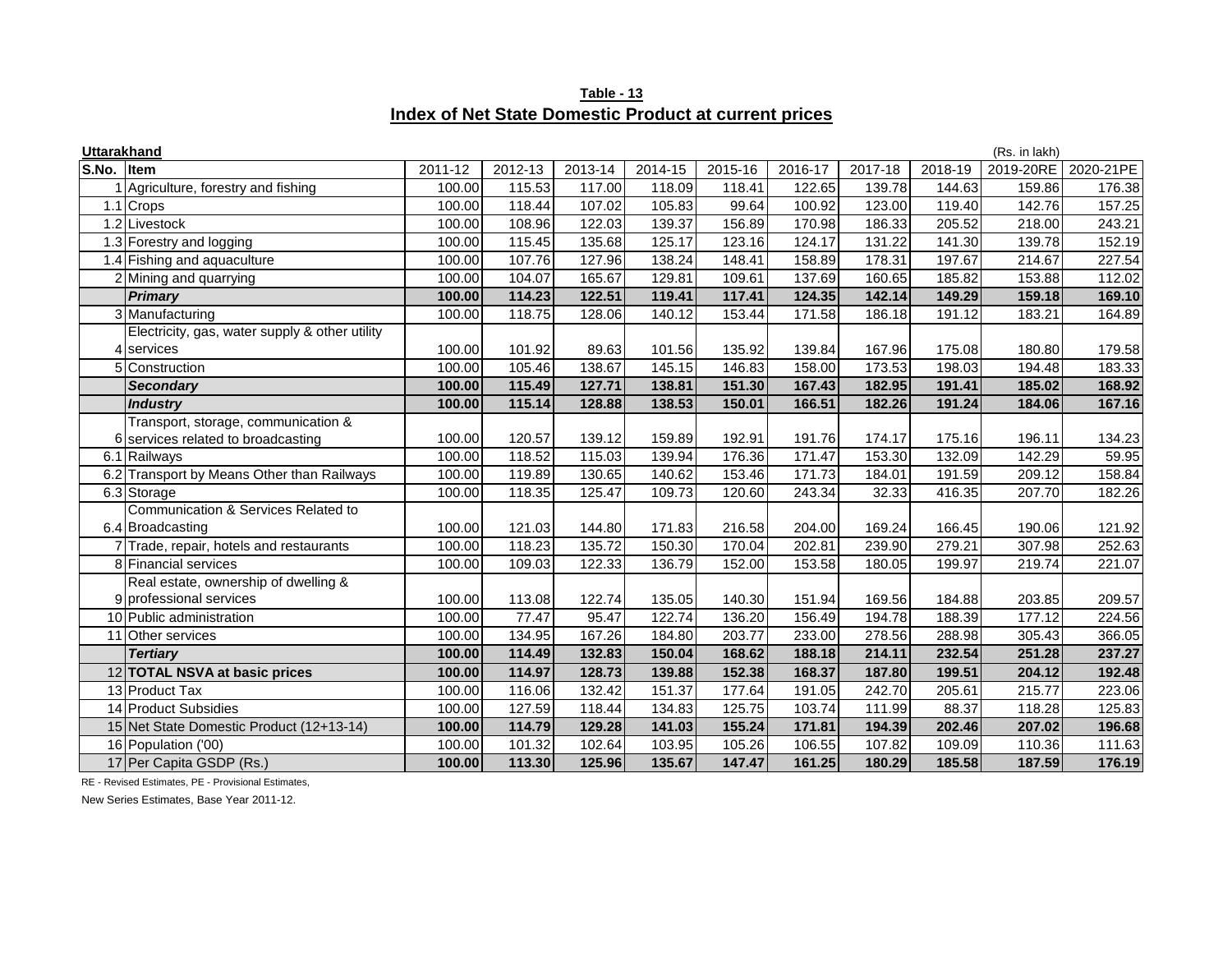**Table - 14 Index of Net State Domestic Product at constant (2011-12) prices**

|            | Uttarakhand                                    |         |         |         |         |         |         |         |         | (Rs. in lakh) |           |
|------------|------------------------------------------------|---------|---------|---------|---------|---------|---------|---------|---------|---------------|-----------|
| S.No. Item |                                                | 2011-12 | 2012-13 | 2013-14 | 2014-15 | 2015-16 | 2016-17 | 2017-18 | 2018-19 | 2019-20RE     | 2020-21PE |
|            | Agriculture, forestry and fishing              | 100.00  | 101.42  | 99.14   | 98.05   | 95.77   | 99.70   | 99.28   | 101.88  | 102.71        | 108.91    |
|            | 1.1 Crops                                      | 100.00  | 100.11  | 91.29   | 88.15   | 77.85   | 83.06   | 82.90   | 81.11   | 82.89         | 86.77     |
|            | 1.2 Livestock                                  | 100.00  | 107.35  | 114.12  | 115.95  | 123.95  | 127.51  | 130.27  | 133.29  | 139.31        | 156.43    |
|            | 1.3 Forestry and logging                       | 100.00  | 98.40   | 102.39  | 103.14  | 109.40  | 110.61  | 106.16  | 118.81  | 111.91        | 112.26    |
|            | 1.4 Fishing and aquaculture                    | 100.00  | 102.13  | 103.12  | 106.21  | 109.59  | 114.49  | 122.84  | 133.32  | 137.32        | 145.75    |
|            | 2 Mining and quarrying                         | 100.00  | 89.84   | 133.53  | 121.05  | 106.05  | 143.55  | 182.07  | 174.36  | 156.15        | 100.57    |
|            | <b>Primary</b>                                 | 100.00  | 100.11  | 103.03  | 100.66  | 96.93   | 104.66  | 108.65  | 110.09  | 108.76        | 107.96    |
|            | 3 Manufacturing                                | 100.00  | 113.05  | 117.64  | 126.15  | 139.88  | 154.94  | 166.17  | 165.53  | 161.48        | 147.77    |
|            | Electricity, gas, water supply & other utility |         |         |         |         |         |         |         |         |               |           |
|            | 4 services                                     | 100.00  | 107.98  | 113.06  | 120.27  | 124.10  | 133.27  | 154.61  | 162.11  | 169.19        | 157.65    |
|            | 5 Construction                                 | 100.00  | 95.42   | 119.44  | 121.72  | 121.19  | 134.39  | 137.71  | 147.83  | 143.46        | 131.44    |
|            | <b>Secondary</b>                               | 100.00  | 109.71  | 117.69  | 125.05  | 135.75  | 150.15  | 160.58  | 162.27  | 158.79        | 145.50    |
|            | <b>Industry</b>                                | 100.00  | 109.10  | 118.18  | 124.93  | 134.83  | 149.94  | 161.25  | 162.64  | 158.71        | 144.12    |
|            | Transport, storage, communication &            |         |         |         |         |         |         |         |         |               |           |
|            | 6 services related to broadcasting             | 100.00  | 110.62  | 119.79  | 138.80  | 167.61  | 162.44  | 146.00  | 137.05  | 147.89        | 106.23    |
|            | 6.1 Railways                                   | 100.00  | 114.41  | 130.83  | 123.41  | 148.16  | 128.97  | 103.73  | 86.66   | 75.53         | 9.06      |
|            | 6.2 Transport by Means Other than Railways     | 100.00  | 110.86  | 114.03  | 121.23  | 131.77  | 144.75  | 154.08  | 149.91  | 167.63        | 158.49    |
|            | 6.3 Storage                                    | 100.00  | 109.43  | 110.31  | 95.57   | 104.31  | 206.27  | 27.39   | 332.96  | 158.56        | 135.75    |
|            | Communication & Services Related to            |         |         |         |         |         |         |         |         |               |           |
|            | 6.4 Broadcasting                               | 100.00  | 110.37  | 122.85  | 149.59  | 189.23  | 173.69  | 142.69  | 130.71  | 138.43        | 78.45     |
|            | 7 Trade, repair, hotels and restaurants        | 100.00  | 109.52  | 119.11  | 127.43  | 140.52  | 162.54  | 186.17  | 205.87  | 220.29        | 175.04    |
|            | 8 Financial services                           | 100.00  | 107.63  | 117.98  | 130.96  | 141.06  | 142.89  | 155.08  | 159.64  | 165.54        | 162.44    |
|            | Real estate, ownership of dwelling &           |         |         |         |         |         |         |         |         |               |           |
|            | 9 professional services                        | 100.00  | 108.63  | 102.25  | 120.09  | 122.51  | 133.06  | 144.61  | 156.65  | 172.74        | 179.67    |
|            | 10 Public administration                       | 100.00  | 70.49   | 79.38   | 96.34   | 107.55  | 118.43  | 139.88  | 131.25  | 116.86        | 147.16    |
|            | 11 Other services                              | 100.00  | 124.60  | 146.46  | 156.62  | 168.23  | 186.83  | 215.51  | 212.40  | 216.58        | 249.95    |
|            | <b>Tertiary</b>                                | 100.00  | 106.80  | 115.79  | 128.89  | 142.32  | 154.72  | 169.63  | 175.64  | 184.03        | 170.65    |
|            | 12 TOTAL NSVA at basic prices                  | 100.00  | 107.33  | 114.93  | 122.86  | 132.42  | 145.17  | 156.22  | 159.36  | 160.28        | 148.76    |
|            | 13 Product Tax                                 | 100.00  | 111.37  | 119.44  | 126.55  | 139.18  | 156.72  | 172.99  | 181.69  | 187.62        | 162.98    |
|            | 14 Product Subsidies                           | 100.00  | 119.71  | 106.59  | 118.49  | 109.39  | 89.56   | 93.40   | 70.79   | 93.26         | 97.86     |
|            | 15 Net State Domestic Product (12+13-14)       | 100.00  | 107.42  | 115.51  | 123.29  | 133.53  | 147.41  | 159.09  | 163.28  | 164.19        | 151.14    |
|            | 16 Population ('00)                            | 100.00  | 101.32  | 102.64  | 103.95  | 105.26  | 106.55  | 107.82  | 109.09  | 110.36        | 111.63    |
|            | 17 Per Capita GSDP (Rs.)                       | 100.00  | 106.03  | 112.55  | 118.61  | 126.85  | 138.35  | 147.55  | 149.68  | 148.78        | 135.39    |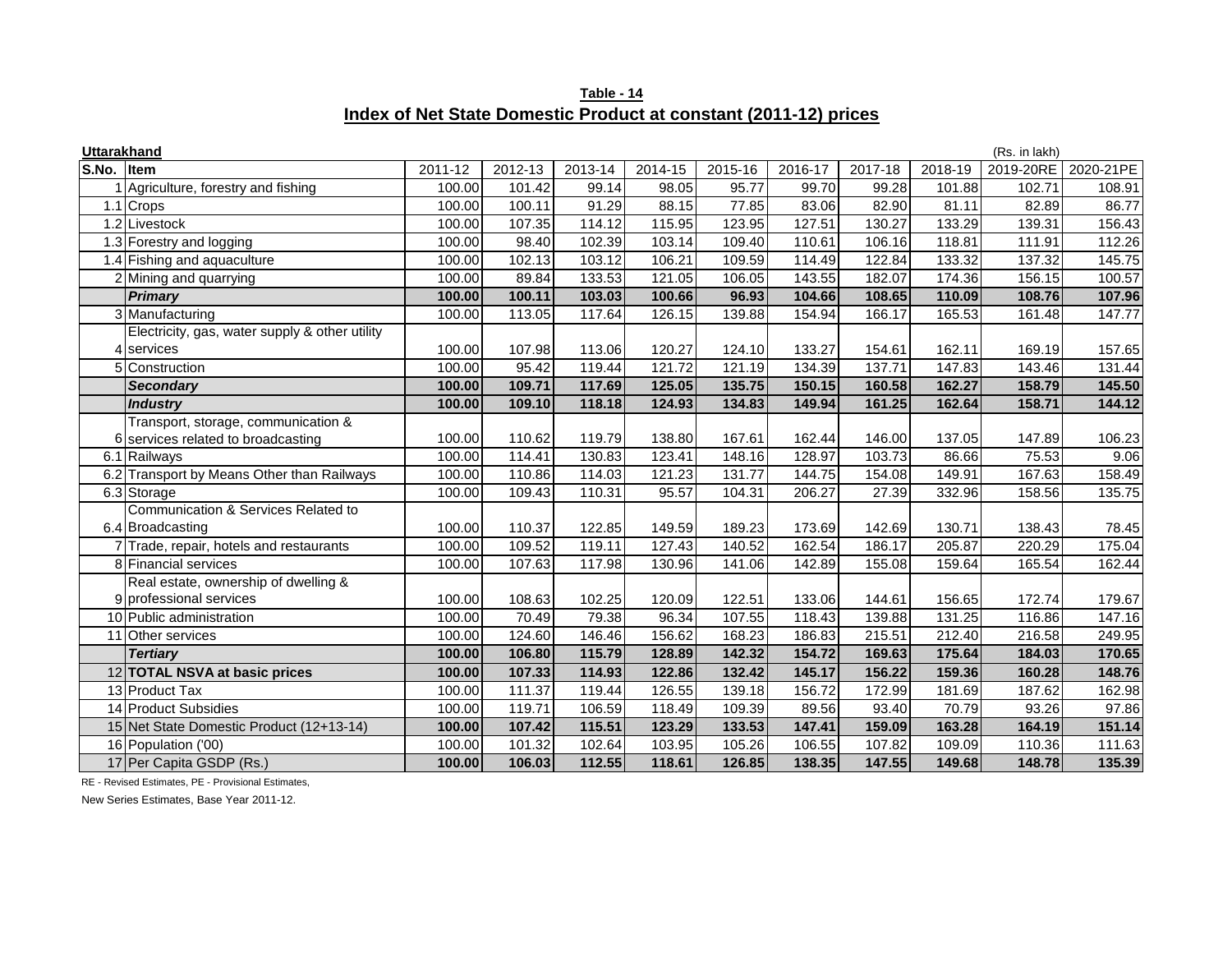| <b>Uttarakhand</b> |                                                |         |         |         |         |         |         |         |         | (Rs. in lakh) |           |
|--------------------|------------------------------------------------|---------|---------|---------|---------|---------|---------|---------|---------|---------------|-----------|
| S.No. Item         |                                                | 2011-12 | 2012-13 | 2013-14 | 2014-15 | 2015-16 | 2016-17 | 2017-18 | 2018-19 | 2019-20RE     | 2020-21PE |
|                    | Agriculture, forestry and fishing              | 12.28   | 12.42   | 11.32   | 10.71   | 9.95    | 9.42    | 9.57    | 9.34    | 10.02         | 11.44     |
|                    | $1.1$ Crops                                    | 7.05    | 7.29    | 6.09    | 5.73    | 5.10    | 4.77    | 5.07    | 4.73    | 5.39          | 6.10      |
|                    | 1.2 Livestock                                  | 2.66    | 2.54    | 2.52    | 2.66    | 2.75    | 2.73    | 2.67    | 2.76    | 2.85          | 3.32      |
|                    | 1.3 Forestry and logging                       | 2.54    | 2.56    | 2.67    | 2.28    | 2.07    | 1.89    | 1.80    | 1.82    | 1.75          | 1.99      |
|                    | 1.4 Fishing and aquaculture                    | 0.03    | 0.03    | 0.03    | 0.03    | 0.03    | 0.03    | 0.03    | 0.03    | 0.03          | 0.04      |
|                    | 2 Mining and quarrying                         | 1.72    | 1.66    | 2.54    | 1.57    | 1.24    | 1.41    | 1.51    | 1.60    | 1.31          | 1.06      |
|                    | <b>Primary</b>                                 | 14.00   | 14.08   | 13.86   | 12.28   | 11.19   | 10.83   | 11.08   | 10.94   | 11.33         | 12.51     |
|                    | 3 Manufacturing                                | 40.29   | 41.07   | 39.00   | 39.04   | 38.94   | 39.10   | 37.92   | 36.50   | 34.33         | 32.67     |
|                    | Electricity, gas, water supply & other utility |         |         |         |         |         |         |         |         |               |           |
|                    | 4 services                                     | 3.67    | 3.36    | 2.69    | 2.87    | 3.40    | 3.22    | 3.33    | 3.35    | 3.31          | 3.45      |
|                    | 5 Construction                                 | 8.16    | 7.57    | 8.91    | 8.62    | 8.03    | 7.88    | 7.95    | 8.36    | 8.05          | 7.98      |
|                    | <b>Secondary</b>                               | 52.13   | 52.01   | 50.59   | 50.52   | 50.37   | 50.20   | 49.20   | 48.22   | 45.70         | 44.10     |
|                    | <b>Industry</b>                                | 53.84   | 53.67   | 53.14   | 52.10   | 51.61   | 51.61   | 50.71   | 49.81   | 47.01         | 45.16     |
|                    | Transport, storage, communication &            |         |         |         |         |         |         |         |         |               |           |
|                    | 6 services related to broadcasting             | 6.39    | 6.56    | 6.70    | 7.09    | 7.82    | 7.23    | 6.18    | 6.17    | 6.84          | 6.04      |
|                    | 6.1 Railways                                   | 0.13    | 0.13    | 0.12    | 0.15    | 0.16    | 0.16    | 0.15    | 0.15    | 0.16          | 0.14      |
|                    | Transport by Means Other than Railways         | 2.02    | 2.11    | 2.07    | 2.05    | 2.06    | 2.13    | 2.06    | 2.08    | 2.23          | 1.96      |
|                    | 6.3 Storage                                    | 0.01    | 0.01    | 0.01    | 0.00    | 0.00    | 0.01    | 0.00    | 0.01    | 0.01          | 0.00      |
|                    | Communication & Services Related to            |         |         |         |         |         |         |         |         |               |           |
|                    | 6.4 Broadcasting                               | 4.23    | 4.31    | 4.50    | 4.88    | 5.60    | 4.94    | 3.97    | 3.93    | 4.45          | 3.93      |
|                    | 7 Trade, repair, hotels and restaurants        | 11.01   | 11.38   | 11.57   | 11.88   | 12.46   | 13.50   | 14.24   | 15.68   | 16.81         | 14.69     |
|                    | 8 Financial services                           | 2.71    | 2.59    | 2.57    | 2.67    | 2.74    | 2.52    | 2.65    | 2.77    | 2.96          | 3.13      |
|                    | Real estate, ownership of dwelling &           |         |         |         |         |         |         |         |         |               |           |
|                    | 9 professional services                        | 5.44    | 5.42    | 5.30    | 5.41    | 5.16    | 5.07    | 5.04    | 5.19    | 5.50          | 5.95      |
|                    | 10 Public administration                       | 3.73    | 2.55    | 3.47    | 4.05    | 4.07    | 4.22    | 4.70    | 4.24    | 3.84          | 4.84      |
|                    | 11 Other services                              | 4.60    | 5.41    | 5.93    | 6.09    | 6.19    | 6.44    | 6.92    | 6.79    | 7.01          | 8.75      |
|                    | <b>Tertiary</b>                                | 33.88   | 33.91   | 35.54   | 37.19   | 38.44   | 38.97   | 39.73   | 40.84   | 42.97         | 43.39     |
|                    | 12 <b>TOTAL GSVA at basic prices</b>           | 100.00  | 100.00  | 100.00  | 100.00  | 100.00  | 100.00  | 100.00  | 100.00  | 100.00        | 100.00    |

**Table - 15 Share of Different Economic Activity to the Gross Value Added at current prices**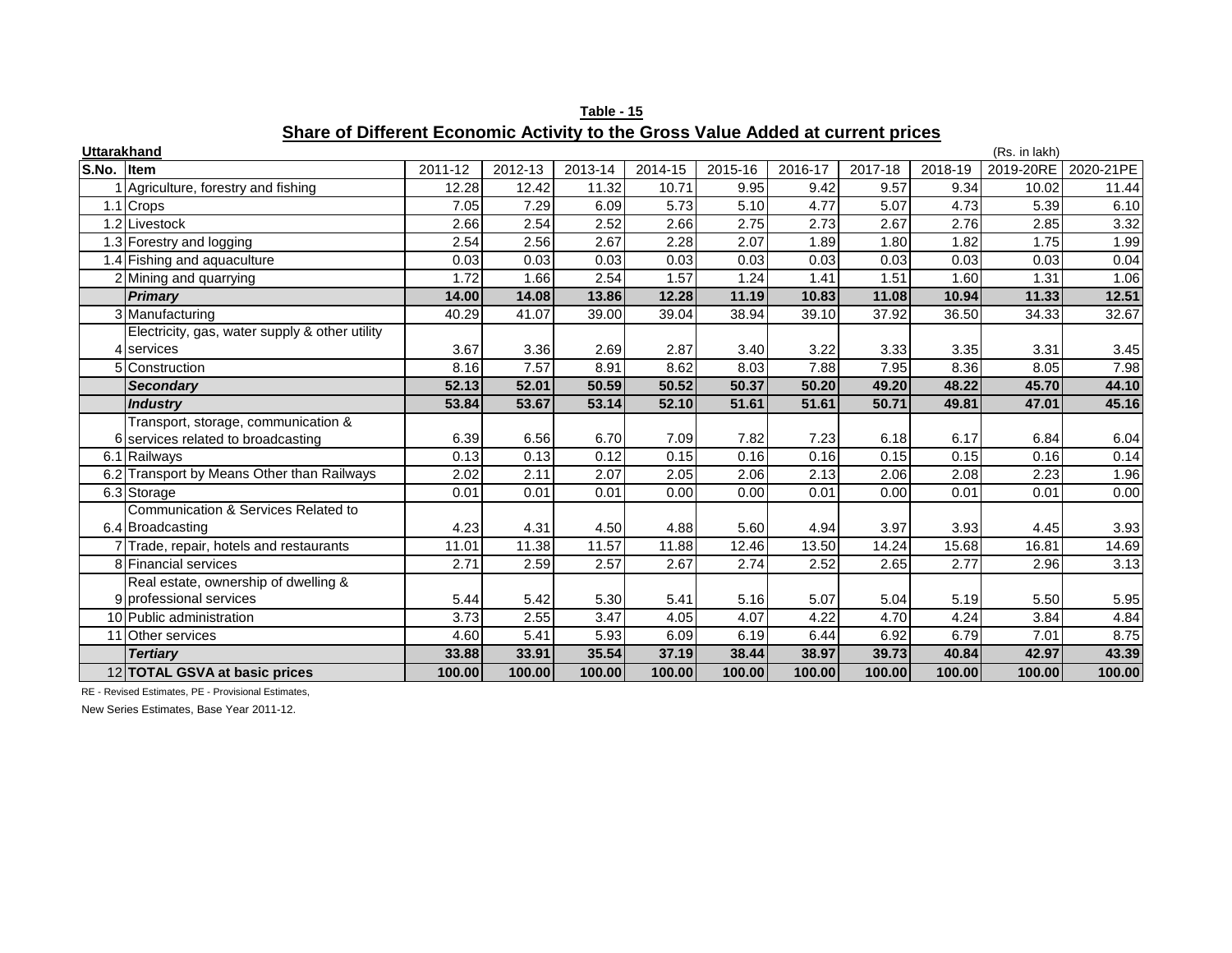**Table - 16 Share of Different Economic Activity to the Gross Value Added at constant prices (2011-12)**

| <b>Uttarakhand</b> |                                                |         |         |         |         |         |         |         |         | (Rs. in lakh) |           |
|--------------------|------------------------------------------------|---------|---------|---------|---------|---------|---------|---------|---------|---------------|-----------|
| S.No.              | <b>Iltem</b>                                   | 2011-12 | 2012-13 | 2013-14 | 2014-15 | 2015-16 | 2016-17 | 2017-18 | 2018-19 | 2019-20RE     | 2020-21PE |
|                    | Agriculture, forestry and fishing              | 12.28   | 11.68   | 10.67   | 10.10   | 9.22    | 8.80    | 8.19    | 8.23    | 8.24          | 9.21      |
|                    | 1.1 Crops                                      | 7.05    | 6.65    | 5.78    | 5.41    | 4.58    | 4.46    | 4.18    | 4.06    | 4.13          | 4.54      |
|                    | 1.2 Livestock                                  | 2.66    | 2.66    | 2.62    | 2.52    | 2.50    | 2.36    | 2.24    | 2.24    | 2.31          | 2.75      |
|                    | 1.3 Forestry and logging                       | 2.54    | 2.33    | 2.25    | 2.14    | 2.11    | 1.95    | 1.74    | 1.91    | 1.77          | 1.89      |
|                    | 1.4 Fishing and aquaculture                    | 0.03    | 0.03    | 0.03    | 0.03    | 0.03    | 0.03    | 0.03    | 0.03    | 0.03          | 0.03      |
|                    | 2 Mining and quarrying                         | 1.72    | 1.56    | 2.36    | 1.65    | 1.35    | 1.65    | 1.95    | 1.82    | 1.61          | 1.18      |
|                    | <b>Primary</b>                                 | 14.00   | 13.24   | 13.03   | 11.75   | 10.57   | 10.45   | 10.13   | 10.06   | 9.86          | 10.39     |
|                    | 3 Manufacturing                                | 40.29   | 41.94   | 40.23   | 39.99   | 40.73   | 40.87   | 40.53   | 39.40   | 38.22         | 37.41     |
|                    | Electricity, gas, water supply & other utility |         |         |         |         |         |         |         |         |               |           |
|                    | 4 services                                     | 3.67    | 3.69    | 3.44    | 3.53    | 3.55    | 3.48    | 3.62    | 3.76    | 3.81          | 3.85      |
|                    | 5 Construction                                 | 8.16    | 7.34    | 8.61    | 8.28    | 7.68    | 7.82    | 7.68    | 7.92    | 7.68          | 7.53      |
|                    | <b>Secondary</b>                               | 52.13   | 52.97   | 52.28   | 51.80   | 51.96   | 52.17   | 51.83   | 51.08   | 49.72         | 48.79     |
|                    | <b>Industry</b>                                | 53.84   | 54.53   | 54.64   | 53.45   | 53.30   | 53.82   | 53.78   | 52.90   | 51.33         | 49.98     |
|                    | Transport, storage, communication &            |         |         |         |         |         |         |         |         |               |           |
|                    | 6 services related to broadcasting             | 6.39    | 6.50    | 6.56    | 7.02    | 7.80    | 7.13    | 6.25    | 6.14    | 6.74          | 6.26      |
|                    | 6.1 Railways                                   | 0.13    | 0.14    | 0.13    | 0.15    | 0.16    | 0.15    | 0.13    | 0.14    | 0.14          | 0.12      |
| 6.2                | Transport by Means Other than Railways         | 2.02    | 2.09    | 2.03    | 2.04    | 2.06    | 2.10    | 2.09    | 2.07    | 2.29          | 2.39      |
|                    | 6.3 Storage                                    | 0.01    | 0.01    | 0.01    | 0.00    | 0.00    | 0.01    | 0.00    | 0.01    | 0.01          | 0.00      |
|                    | Communication & Services Related to            |         |         |         |         |         |         |         |         |               |           |
|                    | 6.4 Broadcasting                               | 4.23    | 4.27    | 4.40    | 4.84    | 5.59    | 4.87    | 4.02    | 3.92    | 4.31          | 3.75      |
|                    | 7 Trade, repair, hotels and restaurants        | 11.01   | 11.25   | 11.30   | 11.48   | 11.89   | 12.59   | 13.30   | 14.50   | 15.35         | 13.22     |
|                    | 8 Financial services                           | 2.71    | 2.72    | 2.76    | 2.91    | 2.92    | 2.71    | 2.74    | 2.76    | 2.83          | 2.96      |
|                    | Real estate, ownership of dwelling &           |         |         |         |         |         |         |         |         |               |           |
|                    | 9 professional services                        | 5.44    | 5.51    | 4.98    | 5.42    | 5.16    | 5.09    | 5.08    | 5.35    | 5.77          | 6.38      |
|                    | 10 Public administration                       | 3.73    | 2.48    | 3.29    | 3.73    | 3.80    | 3.83    | 4.22    | 3.83    | 3.35          | 4.20      |
|                    | 11 Other services                              | 4.60    | 5.33    | 5.79    | 5.89    | 5.90    | 6.02    | 6.46    | 6.28    | 6.38          | 7.79      |
|                    | <b>Tertiary</b>                                | 33.88   | 33.79   | 34.69   | 36.45   | 37.47   | 37.38   | 38.04   | 38.87   | 40.43         | 40.82     |
|                    | 12 TOTAL GSVA at basic prices                  | 100.00  | 100.00  | 100.00  | 100.00  | 100.00  | 100.00  | 100.00  | 100.00  | 100.00        | 100.00    |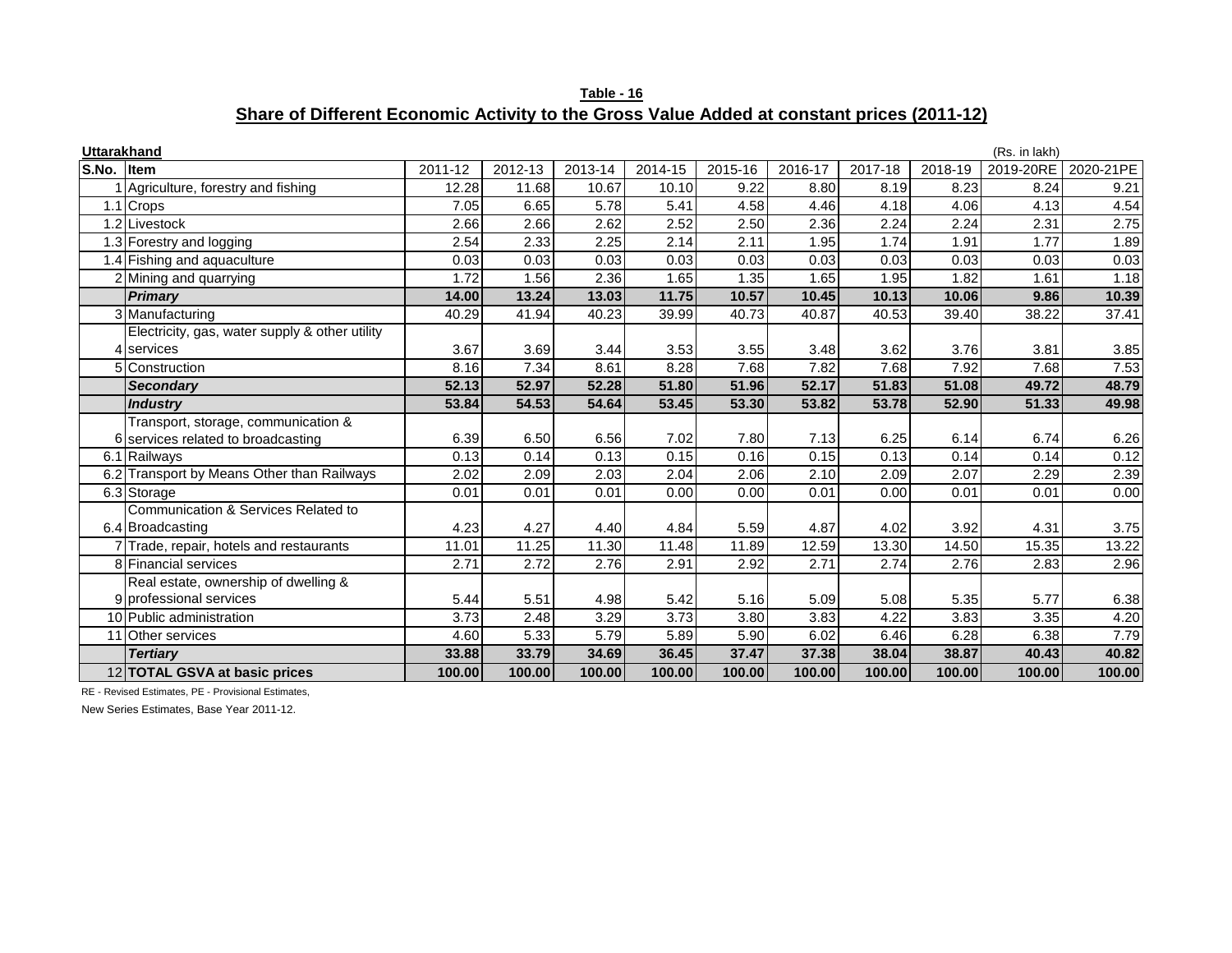**Table - 17 Share of Different Economic Activity to the Net Value Added at current prices**

| Uttarakhand |                                                |         |         |         |         |         |         |         |                                   | (Rs. in lakh) |        |  |  |  |
|-------------|------------------------------------------------|---------|---------|---------|---------|---------|---------|---------|-----------------------------------|---------------|--------|--|--|--|
| S.No.       | <b>I</b> tem                                   | 2011-12 | 2012-13 | 2013-14 | 2014-15 | 2015-16 | 2016-17 | 2017-18 | 2018-19<br>2019-20RE<br>2020-21PE |               |        |  |  |  |
|             | Agriculture, forestry and fishing              | 12.77   | 12.84   | 11.61   | 10.78   | 9.93    | 9.31    | 9.51    | 9.26                              | 10.00         | 11.71  |  |  |  |
|             | 1.1 Crops                                      | 6.89    | 7.10    | 5.73    | 5.22    | 4.51    | 4.13    | 4.52    | 4.13                              | 4.82          | 5.63   |  |  |  |
|             | 1.2 Livestock                                  | 2.98    | 2.83    | 2.83    | 2.97    | 3.07    | 3.03    | 2.96    | 3.07                              | 3.19          | 3.77   |  |  |  |
|             | 1.3 Forestry and logging                       | 2.86    | 2.87    | 3.02    | 2.56    | 2.31    | 2.11    | 2.00    | 2.03                              | 1.96          | 2.26   |  |  |  |
|             | 1.4 Fishing and aquaculture                    | 0.03    | 0.03    | 0.03    | 0.03    | 0.03    | 0.03    | 0.03    | 0.03                              | 0.03          | 0.04   |  |  |  |
|             | 2 Mining and quarrying                         | 1.63    | 1.48    | 2.10    | 1.51    | 1.17    | 1.33    | 1.39    | 1.52                              | 1.23          | 0.95   |  |  |  |
|             | <b>Primary</b>                                 | 14.40   | 14.31   | 13.71   | 12.30   | 11.10   | 10.64   | 10.90   | 10.78                             | 11.23         | 12.65  |  |  |  |
|             | 3 Manufacturing                                | 39.40   | 40.69   | 39.19   | 39.46   | 39.67   | 40.15   | 39.05   | 37.74                             | 35.36         | 33.75  |  |  |  |
|             | Electricity, gas, water supply & other utility |         |         |         |         |         |         |         |                                   |               |        |  |  |  |
|             | 4 services                                     | 2.91    | 2.58    | 2.02    | 2.11    | 2.59    | 2.41    | 2.60    | 2.55                              | 2.57          | 2.71   |  |  |  |
|             | 5 Construction                                 | 8.86    | 8.13    | 9.54    | 9.19    | 8.54    | 8.31    | 8.19    | 8.79                              | 8.44          | 8.44   |  |  |  |
|             | <b>Secondary</b>                               | 51.16   | 51.40   | 50.76   | 50.77   | 50.80   | 50.88   | 49.84   | 49.08                             | 46.37         | 44.90  |  |  |  |
|             | <b>Industry</b>                                | 52.79   | 52.87   | 52.86   | 52.28   | 51.97   | 52.21   | 51.23   | 50.60                             | 47.60         | 45.85  |  |  |  |
|             | Transport, storage, communication &            |         |         |         |         |         |         |         |                                   |               |        |  |  |  |
|             | 6 services related to broadcasting             | 5.56    | 5.83    | 6.01    | 6.35    | 7.04    | 6.33    | 5.16    | 4.88                              | 5.34          | 3.88   |  |  |  |
|             | 6.1 Railways                                   | 0.10    | 0.10    | 0.09    | 0.10    | 0.12    | 0.10    | 0.08    | 0.07                              | 0.07          | 0.03   |  |  |  |
|             | 6.2 Transport by Means Other than Railways     | 2.01    | 2.10    | 2.04    | 2.02    | 2.03    | 2.05    | 1.97    | 1.93                              | 2.06          | 1.66   |  |  |  |
|             | 6.3 Storage                                    | 0.01    | 0.01    | 0.01    | 0.00    | 0.00    | 0.01    | 0.00    | 0.01                              | 0.01          | 0.00   |  |  |  |
|             | Communication & Services Related to            |         |         |         |         |         |         |         |                                   |               |        |  |  |  |
|             | 6.4 Broadcasting                               | 3.44    | 3.62    | 3.87    | 4.23    | 4.89    | 4.17    | 3.10    | 2.87                              | 3.20          | 2.18   |  |  |  |
|             | Trade, repair, hotels and restaurants          | 11.97   | 12.31   | 12.62   | 12.86   | 13.36   | 14.42   | 15.29   | 16.75                             | 18.06         | 15.71  |  |  |  |
|             | 8 Financial services                           | 3.04    | 2.88    | 2.89    | 2.97    | 3.03    | 2.77    | 2.91    | 3.05                              | 3.27          | 3.49   |  |  |  |
|             | Real estate, ownership of dwelling &           |         |         |         |         |         |         |         |                                   |               |        |  |  |  |
|             | 9 professional services                        | 4.83    | 4.75    | 4.61    | 4.67    | 4.45    | 4.36    | 4.36    | 4.48                              | 4.83          | 5.26   |  |  |  |
|             | 10 Public administration                       | 4.18    | 2.81    | 3.10    | 3.66    | 3.73    | 3.88    | 4.33    | 3.94                              | 3.62          | 4.87   |  |  |  |
|             | 11 Other services                              | 4.86    | 5.70    | 6.31    | 6.41    | 6.49    | 6.72    | 7.20    | 7.03                              | 7.27          | 9.23   |  |  |  |
|             | <b>Tertiarv</b>                                | 34.43   | 34.29   | 35.53   | 36.94   | 38.10   | 38.49   | 39.26   | 40.14                             | 42.39         | 42.45  |  |  |  |
|             | 12 TOTAL NSVA at basic prices                  | 100.00  | 100.00  | 100.00  | 100.00  | 100.00  | 100.00  | 100.00  | 100.00                            | 100.00        | 100.00 |  |  |  |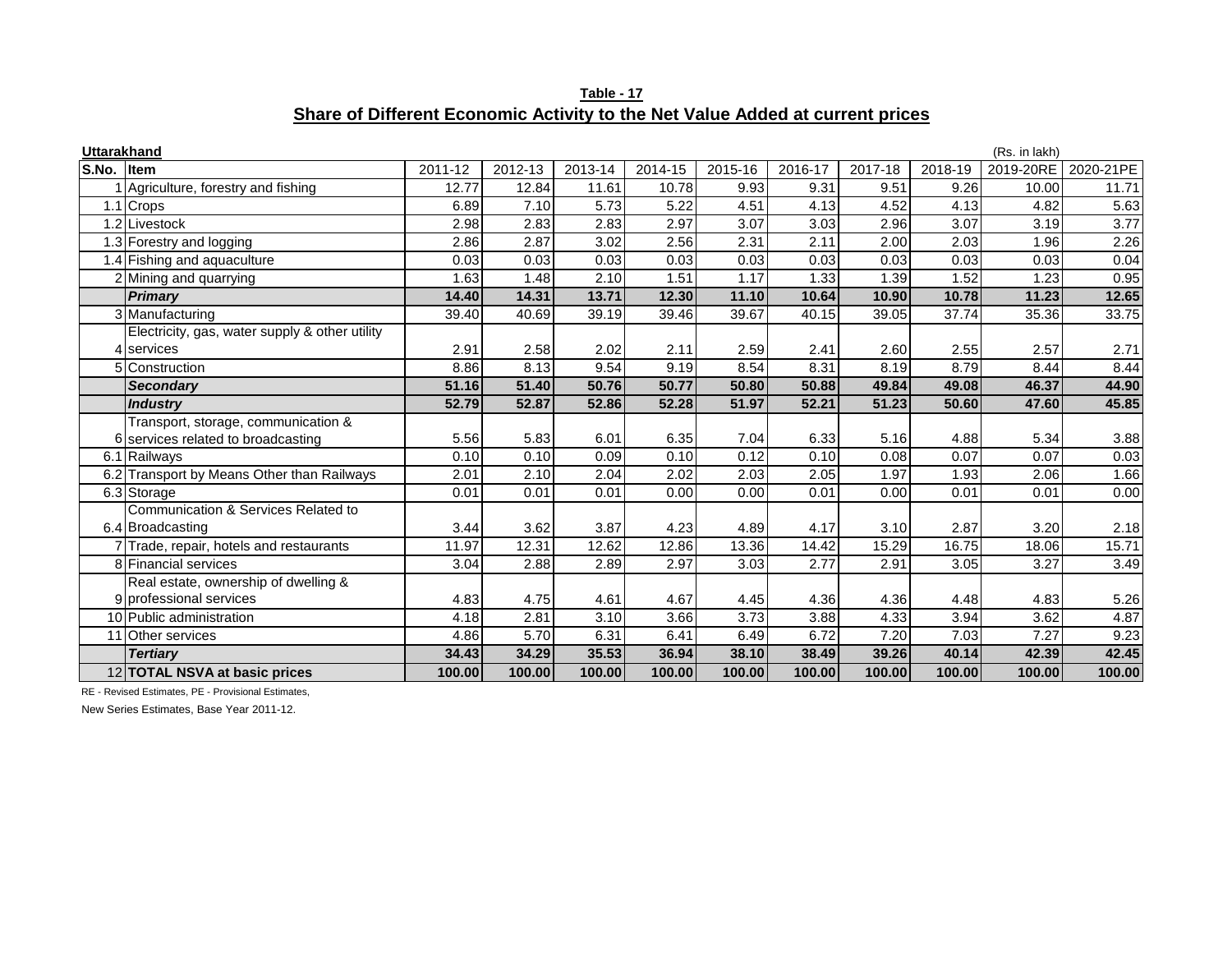**Table - 18 Share of Different Economic Activity to the Net Value Added at constant prices (2011-12)**

|            | Uttarakhand<br>(Rs. in lakh)                   |         |         |         |         |         |         |         |         |           |           |
|------------|------------------------------------------------|---------|---------|---------|---------|---------|---------|---------|---------|-----------|-----------|
| S.No. Item |                                                | 2011-12 | 2012-13 | 2013-14 | 2014-15 | 2015-16 | 2016-17 | 2017-18 | 2018-19 | 2019-20RE | 2020-21PE |
|            | Agriculture, forestry and fishing              | 12.77   | 12.07   | 11.02   | 10.20   | 9.24    | 8.77    | 8.12    | 8.17    | 8.19      | 9.35      |
|            | 1.1 Crops                                      | 6.89    | 6.43    | 5.48    | 4.95    | 4.05    | 3.94    | 3.66    | 3.51    | 3.57      | 4.02      |
|            | 1.2 Livestock                                  | 2.98    | 2.99    | 2.96    | 2.82    | 2.79    | 2.62    | 2.49    | 2.50    | 2.59      | 3.14      |
|            | 1.3 Forestry and logging                       | 2.86    | 2.62    | 2.55    | 2.40    | 2.36    | 2.18    | 1.95    | 2.13    | 2.00      | 2.16      |
|            | 1.4 Fishing and aquaculture                    | 0.03    | 0.03    | 0.03    | 0.03    | 0.03    | 0.03    | 0.03    | 0.03    | 0.03      | 0.03      |
|            | 2 Mining and quarrying                         | 1.63    | 1.36    | 1.89    | 1.61    | 1.31    | 1.61    | 1.90    | 1.78    | 1.59      | 1.10      |
|            | <b>Primary</b>                                 | 14.40   | 13.44   | 12.91   | 11.80   | 10.54   | 10.39   | 10.02   | 9.95    | 9.77      | 10.45     |
|            | 3 Manufacturing                                | 39.40   | 41.50   | 40.33   | 40.45   | 41.62   | 42.05   | 41.91   | 40.92   | 39.69     | 39.13     |
|            | Electricity, gas, water supply & other utility |         |         |         |         |         |         |         |         |           |           |
|            | 4 services                                     | 2.91    | 2.92    | 2.86    | 2.84    | 2.72    | 2.67    | 2.88    | 2.96    | 3.07      | 3.08      |
|            | 5 Construction                                 | 8.86    | 7.88    | 9.21    | 8.78    | 8.11    | 8.20    | 7.81    | 8.22    | 7.93      | 7.83      |
|            | <b>Secondary</b>                               | 51.16   | 52.30   | 52.39   | 52.07   | 52.45   | 52.91   | 52.59   | 52.10   | 50.69     | 50.04     |
|            | <b>Industry</b>                                | 52.79   | 53.66   | 54.29   | 53.68   | 53.75   | 54.53   | 54.49   | 53.88   | 52.28     | 51.14     |
|            | Transport, storage, communication &            |         |         |         |         |         |         |         |         |           |           |
|            | 6 services related to broadcasting             | 5.56    | 5.73    | 5.79    | 6.28    | 7.04    | 6.22    | 5.20    | 4.78    | 5.13      | 3.97      |
|            | 6.1 Railways                                   | 0.10    | 0.11    | 0.11    | 0.10    | 0.11    | 0.09    | 0.07    | 0.05    | 0.05      | 0.01      |
|            | 6.2 Transport by Means Other than Railways     | 2.01    | 2.08    | 2.00    | 1.99    | 2.00    | 2.01    | 1.99    | 1.89    | 2.11      | 2.14      |
|            | 6.3 Storage                                    | 0.01    | 0.01    | 0.01    | 0.00    | 0.00    | 0.01    | 0.00    | 0.01    | 0.01      | 0.00      |
|            | Communication & Services Related to            |         |         |         |         |         |         |         |         |           |           |
|            | 6.4 Broadcasting                               | 3.44    | 3.54    | 3.68    | 4.19    | 4.92    | 4.12    | 3.14    | 2.82    | 2.97      | 1.81      |
|            | 7 Trade, repair, hotels and restaurants        | 11.97   | 12.22   | 12.41   | 12.42   | 12.70   | 13.40   | 14.27   | 15.47   | 16.45     | 14.09     |
|            | 8 Financial services                           | 3.04    | 3.05    | 3.12    | 3.24    | 3.24    | 2.99    | 3.02    | 3.05    | 3.14      | 3.32      |
|            | Real estate, ownership of dwelling &           |         |         |         |         |         |         |         |         |           |           |
|            | 9 professional services                        | 4.83    | 4.89    | 4.30    | 4.72    | 4.47    | 4.43    | 4.47    | 4.75    | 5.21      | 5.84      |
|            | 10 Public administration                       | 4.18    | 2.74    | 2.88    | 3.28    | 3.39    | 3.41    | 3.74    | 3.44    | 3.05      | 4.13      |
|            | 11 Other services                              | 4.86    | 5.64    | 6.19    | 6.19    | 6.17    | 6.25    | 6.70    | 6.47    | 6.56      | 8.16      |
|            | <b>Tertiary</b>                                | 34.43   | 34.27   | 34.69   | 36.13   | 37.01   | 36.70   | 37.39   | 37.95   | 39.54     | 39.50     |
|            | 12 TOTAL NSVA at basic prices                  | 100.00  | 100.00  | 100.00  | 100.00  | 100.00  | 100.00  | 100.00  | 100.00  | 100.00    | 100.00    |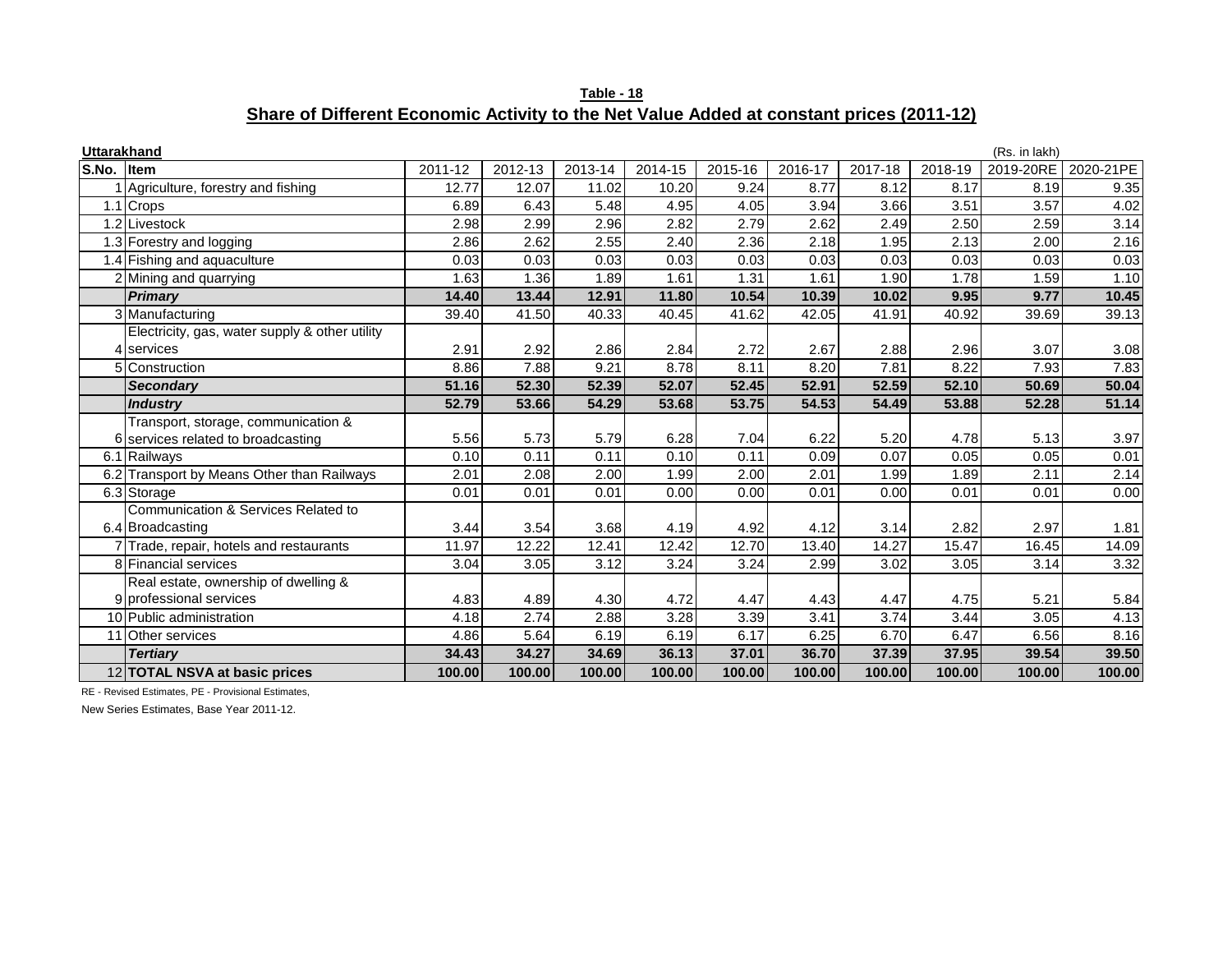| <b>Uttarakhand</b> |                                                |         |         |         |         |         |         |         |         | (Rs. in lakh) |           |
|--------------------|------------------------------------------------|---------|---------|---------|---------|---------|---------|---------|---------|---------------|-----------|
| S.No.              | Item                                           | 2011-12 | 2012-13 | 2013-14 | 2014-15 | 2015-16 | 2016-17 | 2017-18 | 2018-19 | 2019-20RE     | 2020-21PE |
|                    | 1 Agriculture, forestry and fishing            | 11.53   | 11.68   | 10.59   | 9.98    | 9.19    | 8.68    | 8.70    | 8.65    | 9.29          | 10.55     |
|                    | 1.1 Crops                                      | 6.62    | 6.85    | 5.70    | 5.34    | 4.71    | 4.40    | 4.62    | 4.38    | 5.00          | 5.62      |
|                    | 1.2 Livestock                                  | 2.50    | 2.38    | 2.36    | 2.48    | 2.54    | 2.51    | 2.43    | 2.56    | 2.64          | 3.06      |
|                    | 1.3 Forestry and logging                       | 2.38    | 2.41    | 2.50    | 2.13    | 1.91    | 1.74    | 1.63    | 1.68    | 1.62          | 1.84      |
|                    | 1.4 Fishing and aquaculture                    | 0.03    | 0.03    | 0.03    | 0.03    | 0.03    | 0.03    | 0.03    | 0.03    | 0.03          | 0.03      |
|                    | 2 Mining and quarrying                         | 1.61    | 1.56    | 2.38    | 1.47    | 1.14    | 1.30    | 1.37    | 1.48    | 1.21          | 0.98      |
|                    | <b>Primary</b>                                 | 13.15   | 13.24   | 12.97   | 11.45   | 10.34   | 9.99    | 10.08   | 10.14   | 10.51         | 11.53     |
|                    | 3 Manufacturing                                | 37.85   | 38.62   | 36.49   | 36.39   | 35.95   | 36.04   | 34.50   | 33.81   | 31.83         | 30.12     |
|                    | Electricity, gas, water supply & other utility |         |         |         |         |         |         |         |         |               |           |
|                    | 4 services                                     | 3.45    | 3.16    | 2.52    | 2.67    | 3.14    | 2.97    | 3.03    | 3.10    | 3.07          | 3.18      |
|                    | 5 Construction                                 | 7.66    | 7.12    | 8.33    | 8.04    | 7.41    | 7.26    | 7.23    | 7.75    | 7.47          | 7.36      |
|                    | <b>Secondary</b>                               | 48.96   | 48.90   | 47.34   | 47.10   | 46.51   | 46.26   | 44.76   | 44.66   | 42.37         | 40.66     |
|                    | <b>Industry</b>                                | 50.58   | 50.46   | 49.72   | 48.56   | 47.66   | 47.57   | 46.13   | 46.14   | 43.59         | 41.64     |
|                    | Transport, storage, communication &            |         |         |         |         |         |         |         |         |               |           |
| 6                  | services related to broadcasting               | 6.00    | 6.17    | 6.27    | 6.61    | 7.22    | 6.66    | 5.63    | 5.72    | 6.34          | 5.57      |
|                    | 6.1 Railways                                   | 0.12    | 0.13    | 0.12    | 0.14    | 0.15    | 0.15    | 0.13    | 0.14    | 0.15          | 0.13      |
|                    | 6.2 Transport by Means Other than Railways     | 1.90    | 1.98    | 1.94    | 1.92    | 1.90    | 1.96    | 1.88    | 1.93    | 2.07          | 1.81      |
|                    | 6.3 Storage                                    | 0.01    | 0.01    | 0.00    | 0.00    | 0.00    | 0.01    | 0.00    | 0.01    | 0.00          | 0.00      |
|                    | Communication & Services Related to            |         |         |         |         |         |         |         |         |               |           |
|                    | 6.4 Broadcasting                               | 3.97    | 4.05    | 4.21    | 4.55    | 5.17    | 4.55    | 3.62    | 3.64    | 4.12          | 3.63      |
|                    | 7 Trade, repair, hotels and restaurants        | 10.34   | 10.70   | 10.83   | 11.08   | 11.51   | 12.44   | 12.95   | 14.53   | 15.59         | 13.55     |
|                    | 8 Financial services                           | 2.54    | 2.43    | 2.41    | 2.49    | 2.53    | 2.32    | 2.41    | 2.57    | 2.74          | 2.88      |
|                    | Real estate, ownership of dwelling &           |         |         |         |         |         |         |         |         |               |           |
|                    | 9 professional services                        | 5.11    | 5.10    | 4.96    | 5.05    | 4.76    | 4.67    | 4.58    | 4.81    | 5.10          | 5.48      |
|                    | 10 Public administration                       | 3.51    | 2.40    | 3.25    | 3.77    | 3.76    | 3.89    | 4.28    | 3.93    | 3.56          | 4.46      |
|                    | 11 Other services                              | 4.33    | 5.08    | 5.55    | 5.68    | 5.71    | 5.93    | 6.29    | 6.29    | 6.50          | 8.07      |
|                    | <b>Tertiary</b>                                | 31.82   | 31.89   | 33.26   | 34.67   | 35.49   | 35.92   | 36.15   | 37.84   | 39.84         | 40.01     |
|                    | 12 TOTAL GSVA at basic prices                  | 93.93   | 94.02   | 93.58   | 93.22   | 92.34   | 92.17   | 90.98   | 92.63   | 92.72         | 92.20     |
|                    | 13 Product Tax                                 | 7.97    | 8.11    | 8.17    | 8.62    | 9.22    | 9.00    | 10.14   | 8.21    | 8.38          | 9.02      |
|                    | 14 Product Subsidies                           | 1.91    | 2.13    | 1.75    | 1.84    | 1.56    | 1.17    | 1.12    | 0.85    | 1.10          | 1.22      |
|                    | 15 Gross State Domestic Product (12+13-14)     | 100.00  | 100.00  | 100.00  | 100.00  | 100.00  | 100.00  | 100.00  | 100.00  | 100.00        | 100.00    |

**Table - 19 Share of Different Economic Activity to the Gross State Domestic Product at current prices**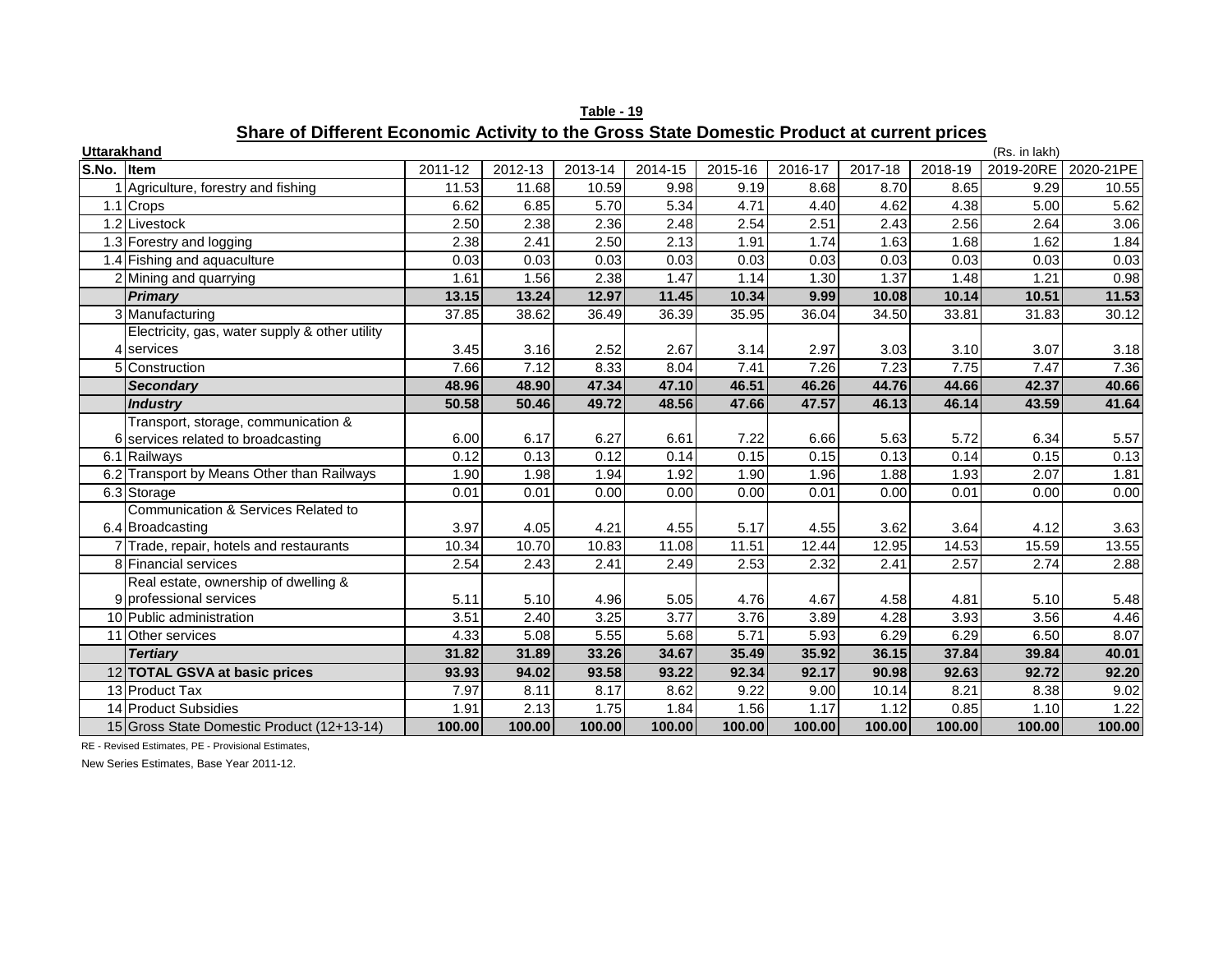**Table - 20 Share of Different Economic Activity to the Gross State Domestic Product at constant prices (2011-12)**

| <b>Uttarakhand</b> |                                                |         |         |         |         |         |         |         |         | (Rs. in lakh) |           |
|--------------------|------------------------------------------------|---------|---------|---------|---------|---------|---------|---------|---------|---------------|-----------|
| S.No.              | Item                                           | 2011-12 | 2012-13 | 2013-14 | 2014-15 | 2015-16 | 2016-17 | 2017-18 | 2018-19 | 2019-20RE     | 2020-21PE |
|                    | Agriculture, forestry and fishing              | 11.53   | 10.96   | 9.98    | 9.45    | 8.60    | 8.15    | 7.56    | 7.56    | 7.58          | 8.54      |
|                    | $1.1$ Crops                                    | 6.62    | 6.24    | 5.41    | 5.06    | 4.27    | 4.13    | 3.86    | 3.73    | 3.80          | 4.21      |
|                    | 1.2 Livestock                                  | 2.50    | 2.50    | 2.45    | 2.36    | 2.33    | 2.19    | 2.07    | 2.06    | 2.13          | 2.55      |
|                    | 1.3 Forestry and logging                       | 2.38    | 2.19    | 2.10    | 2.00    | 1.97    | 1.81    | 1.61    | 1.75    | 1.63          | 1.75      |
|                    | 1.4 Fishing and aquaculture                    | 0.03    | 0.03    | 0.03    | 0.03    | 0.03    | 0.02    | 0.02    | 0.02    | 0.03          | 0.03      |
|                    | $2$ Mining and quarrying                       | 1.61    | 1.47    | 2.21    | 1.54    | 1.26    | 1.52    | 1.80    | 1.67    | 1.48          | 1.10      |
|                    | <b>Primary</b>                                 | 13.15   | 12.43   | 12.20   | 11.00   | 9.85    | 9.67    | 9.36    | 9.24    | 9.06          | 9.63      |
|                    | 3 Manufacturing                                | 37.85   | 39.36   | 37.64   | 37.43   | 37.96   | 37.84   | 37.42   | 36.19   | 35.13         | 34.68     |
|                    | Electricity, gas, water supply & other utility |         |         |         |         |         |         |         |         |               |           |
|                    | services                                       | 3.45    | 3.46    | 3.22    | 3.30    | 3.31    | 3.23    | 3.34    | 3.46    | 3.50          | 3.57      |
|                    | 5 Construction                                 | 7.66    | 6.89    | 8.05    | 7.75    | 7.15    | 7.24    | 7.10    | 7.27    | 7.06          | 6.98      |
|                    | <b>Secondary</b>                               | 48.96   | 49.71   | 48.91   | 48.49   | 48.42   | 48.30   | 47.86   | 46.92   | 45.70         | 45.23     |
|                    | <b>Industry</b>                                | 50.58   | 51.18   | 51.12   | 50.03   | 49.68   | 49.83   | 49.66   | 48.59   | 47.18         | 46.33     |
|                    | Transport, storage, communication &            |         |         |         |         |         |         |         |         |               |           |
|                    | services related to broadcasting               | 6.00    | 6.10    | 6.14    | 6.57    | 7.27    | 6.60    | 5.77    | 5.64    | 6.20          | 5.81      |
| 6.1                | Railways                                       | 0.12    | 0.13    | 0.12    | 0.14    | 0.15    | 0.14    | 0.12    | 0.12    | 0.13          | 0.11      |
|                    | 6.2 Transport by Means Other than Railways     | 1.90    | 1.96    | 1.90    | 1.91    | 1.92    | 1.94    | 1.93    | 1.91    | 2.11          | 2.21      |
|                    | 6.3 Storage                                    | 0.01    | 0.01    | 0.00    | 0.00    | 0.00    | 0.01    | 0.00    | 0.01    | 0.00          | 0.00      |
|                    | Communication & Services Related to            |         |         |         |         |         |         |         |         |               |           |
|                    | 6.4 Broadcasting                               | 3.97    | 4.00    | 4.12    | 4.53    | 5.21    | 4.51    | 3.71    | 3.60    | 3.96          | 3.48      |
|                    | 7 Trade, repair, hotels and restaurants        | 10.34   | 10.56   | 10.57   | 10.75   | 11.08   | 11.66   | 12.28   | 13.32   | 14.11         | 12.26     |
|                    | 8 Financial services                           | 2.54    | 2.56    | 2.58    | 2.72    | 2.72    | 2.51    | 2.53    | 2.54    | 2.60          | 2.75      |
|                    | Real estate, ownership of dwelling &           |         |         |         |         |         |         |         |         |               |           |
|                    | 9 professional services                        | 5.11    | 5.17    | 4.66    | 5.08    | 4.81    | 4.72    | 4.69    | 4.91    | 5.30          | 5.91      |
|                    | 10 Public administration                       | 3.51    | 2.32    | 3.08    | 3.49    | 3.54    | 3.55    | 3.89    | 3.52    | 3.08          | 3.89      |
|                    | 11 Other services                              | 4.33    | 5.00    | 5.42    | 5.51    | 5.50    | 5.58    | 5.97    | 5.77    | 5.87          | 7.22      |
|                    | <b>Tertiary</b>                                | 31.82   | 31.71   | 32.45   | 34.12   | 34.92   | 34.61   | 35.13   | 35.70   | 37.16         | 37.84     |
|                    | 12 TOTAL GSVA at basic prices                  | 93.93   | 93.85   | 93.56   | 93.61   | 93.20   | 92.58   | 92.34   | 91.86   | 91.92         | 92.70     |
|                    | 13 Product Tax                                 | 7.97    | 8.28    | 8.19    | 8.24    | 8.38    | 8.59    | 8.79    | 8.98    | 9.17          | 8.52      |
|                    | 14 Product Subsidies                           | 1.91    | 2.13    | 1.75    | 1.85    | 1.58    | 1.18    | 1.14    | 0.84    | 1.09          | 1.23      |
|                    | 15 Gross State Domestic Product (12+13-14)     | 100.00  | 100.00  | 100.00  | 100.00  | 100.00  | 100.00  | 100.00  | 100.00  | 100.00        | 100.00    |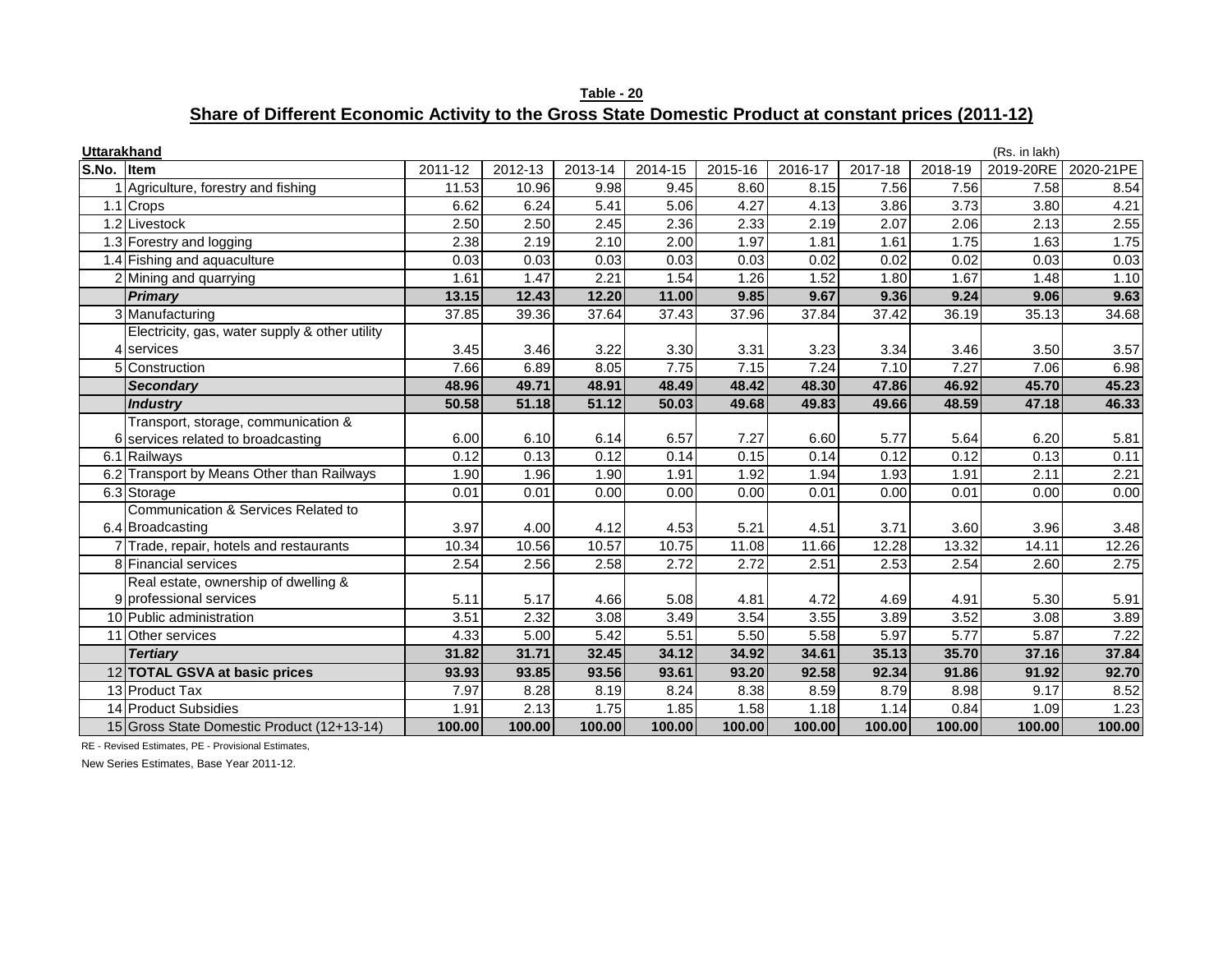**Table - 21 Share of Different Economic Activity to the Net State Domestic Product at current prices**

|       | <b>Uttarakhand</b><br>(Rs. in lakh)            |         |         |         |         |         |         |         |         |           |           |
|-------|------------------------------------------------|---------|---------|---------|---------|---------|---------|---------|---------|-----------|-----------|
| S.No. | Item                                           | 2011-12 | 2012-13 | 2013-14 | 2014-15 | 2015-16 | 2016-17 | 2017-18 | 2018-19 | 2019-20RE | 2020-21PE |
|       | Agriculture, forestry and fishing              | 11.90   | 11.97   | 10.77   | 9.96    | 9.08    | 8.49    | 8.56    | 8.50    | 9.19      | 10.67     |
|       | 1.1 Crops                                      | 6.42    | 6.63    | 5.32    | 4.82    | 4.12    | 3.77    | 4.06    | 3.79    | 4.43      | 5.13      |
|       | 1.2 Livestock                                  | 2.78    | 2.64    | 2.62    | 2.75    | 2.81    | 2.77    | 2.66    | 2.82    | 2.93      | 3.44      |
|       | 1.3 Forestry and logging                       | 2.67    | 2.68    | 2.80    | 2.37    | 2.12    | 1.93    | 1.80    | 1.86    | 1.80      | 2.06      |
|       | 1.4 Fishing and aquaculture                    | 0.03    | 0.03    | 0.03    | 0.03    | 0.03    | 0.03    | 0.03    | 0.03    | 0.03      | 0.04      |
|       | 2 Mining and quarrying                         | 1.52    | 1.38    | 1.95    | 1.40    | 1.07    | 1.22    | 1.25    | 1.39    | 1.13      | 0.86      |
|       | Primary                                        | 13.42   | 13.35   | 12.71   | 11.36   | 10.15   | 9.71    | 9.81    | 9.89    | 10.32     | 11.54     |
|       | 3 Manufacturing                                | 36.69   | 37.96   | 36.35   | 36.46   | 36.27   | 36.64   | 35.14   | 34.64   | 32.47     | 30.76     |
|       | Electricity, gas, water supply & other utility |         |         |         |         |         |         |         |         |           |           |
|       | 4 services                                     | 2.71    | 2.40    | 1.88    | 1.95    | 2.37    | 2.20    | 2.34    | 2.34    | 2.36      | 2.47      |
|       | 5 Construction                                 | 8.25    | 7.58    | 8.85    | 8.49    | 7.81    | 7.59    | 7.37    | 8.07    | 7.75      | 7.69      |
|       | <b>Secondary</b>                               | 47.65   | 47.94   | 47.07   | 46.90   | 46.44   | 46.44   | 44.85   | 45.05   | 42.59     | 40.92     |
|       | <b>Industry</b>                                | 49.17   | 49.32   | 49.02   | 48.30   | 47.51   | 47.65   | 46.10   | 46.44   | 43.72     | 41.79     |
|       | Transport, storage, communication &            |         |         |         |         |         |         |         |         |           |           |
|       | 6 services related to broadcasting             | 5.18    | 5.44    | 5.57    | 5.87    | 6.43    | 5.78    | 4.64    | 4.48    | 4.90      | 3.53      |
|       | 6.1 Railways                                   | 0.09    | 0.10    | 0.08    | 0.09    | 0.11    | 0.09    | 0.07    | 0.06    | 0.06      | 0.03      |
|       | 6.2 Transport by Means Other than Railways     | 1.87    | 1.96    | 1.89    | 1.87    | 1.85    | 1.87    | 1.77    | 1.77    | 1.89      | 1.51      |
|       | 6.3 Storage                                    | 0.00    | 0.01    | 0.00    | 0.00    | 0.00    | 0.01    | 0.00    | 0.01    | 0.00      | 0.00      |
|       | Communication & Services Related to            |         |         |         |         |         |         |         |         |           |           |
|       | 6.4 Broadcasting                               | 3.20    | 3.38    | 3.59    | 3.90    | 4.47    | 3.80    | 2.79    | 2.63    | 2.94      | 1.99      |
|       | 7 Trade, repair, hotels and restaurants        | 11.15   | 11.48   | 11.71   | 11.88   | 12.21   | 13.16   | 13.76   | 15.38   | 16.59     | 14.32     |
|       | 8 Financial services                           | 2.83    | 2.69    | 2.68    | 2.75    | 2.77    | 2.53    | 2.62    | 2.80    | 3.01      | 3.18      |
|       | Real estate, ownership of dwelling &           |         |         |         |         |         |         |         |         |           |           |
|       | 9 professional services                        | 4.50    | 4.43    | 4.27    | 4.31    | 4.07    | 3.98    | 3.93    | 4.11    | 4.43      | 4.80      |
|       | 10 Public administration                       | 3.89    | 2.63    | 2.87    | 3.39    | 3.41    | 3.54    | 3.90    | 3.62    | 3.33      | 4.44      |
|       | 11 Other services                              | 4.52    | 5.32    | 5.85    | 5.93    | 5.94    | 6.13    | 6.48    | 6.45    | 6.67      | 8.42      |
|       | <b>Tertiary</b>                                | 32.07   | 31.99   | 32.95   | 34.12   | 34.84   | 35.13   | 35.33   | 36.84   | 38.93     | 38.69     |
|       | 12 TOTAL NSVA at basic prices                  | 93.14   | 93.28   | 92.74   | 92.38   | 91.43   | 91.27   | 89.98   | 91.78   | 91.83     | 91.15     |
|       | 13 Product Tax                                 | 9.02    | 9.12    | 9.24    | 9.68    | 10.32   | 10.03   | 11.26   | 9.16    | 9.40      | 10.23     |
|       | 14 Product Subsidies                           | 2.16    | 2.40    | 1.98    | 2.06    | 1.75    | 1.30    | 1.24    | 0.94    | 1.23      | 1.38      |
|       | 15 Net State Domestic Product (12+13-14)       | 100.00  | 100.00  | 100.00  | 100.00  | 100.00  | 100.00  | 100.00  | 100.00  | 100.00    | 100.00    |